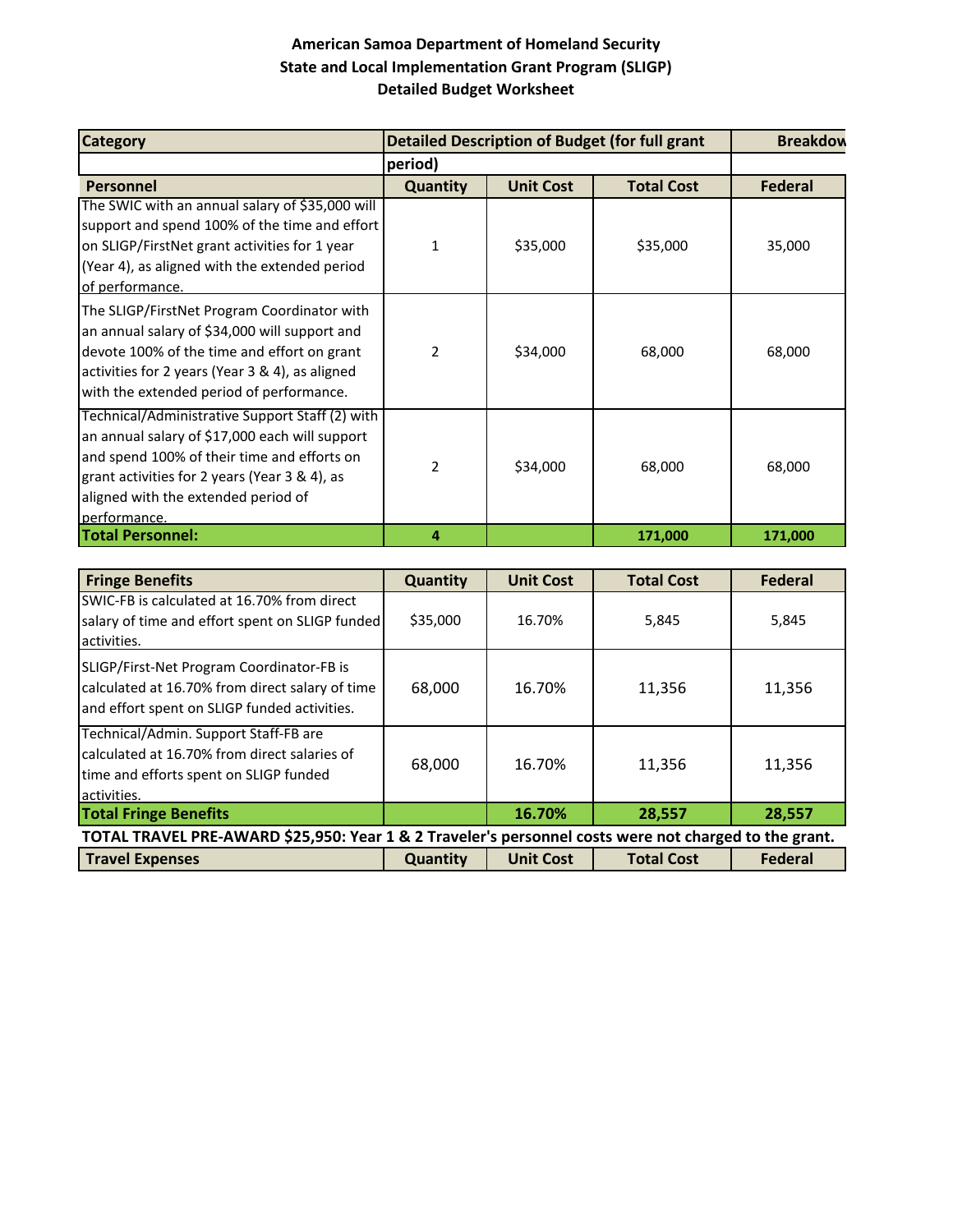| Year 1: Three (3) travelers attended the 1)                                          | <b>Detailed Budget Worksheet</b> |       |        |        |
|--------------------------------------------------------------------------------------|----------------------------------|-------|--------|--------|
| FirstNet Regional NGA Meeting/Workshop in                                            |                                  |       |        |        |
| San Francisco, CA from May 29 - 30, 2013 and                                         |                                  |       |        |        |
| the 2) Public Safety Broadband Conference in                                         |                                  |       |        |        |
| Denver, CO from June 4 - 6, 2013. Trips were                                         |                                  |       |        |        |
| combined due to time and cost to travel back                                         |                                  |       |        |        |
| and forth between the mainland and American                                          |                                  |       |        |        |
| Samoa in such a short period of time.                                                |                                  |       |        |        |
| Airfare: \$3,640 per person                                                          |                                  |       |        |        |
| Per-diem in San Francisco: \$74 per person, per                                      | 3                                |       |        |        |
| day (7 days) = $$518$                                                                |                                  | 7,795 | 23,385 | 23,385 |
| Hotel in San Francisco: \$250 per person, per                                        |                                  |       |        |        |
| day (7 days) = $$1750$                                                               |                                  |       |        |        |
| Per diem in Denver: \$69 per person, per day. (7                                     |                                  |       |        |        |
| $days) = $483$                                                                       |                                  |       |        |        |
| Hotel in Denver: \$172 per person, per day. (7                                       |                                  |       |        |        |
| $days) = $1204$                                                                      |                                  |       |        |        |
| Car Rental = \$200 per person                                                        |                                  |       |        |        |
|                                                                                      |                                  |       |        |        |
| Total for each traveler: \$7,795<br>Year 2: Five (5) travelers attended the 1) SLIGP |                                  |       |        |        |
| Regional Meeting/Workshop in Phoenix, AZ                                             |                                  |       |        |        |
| from March 11 - 12, 2014.                                                            |                                  |       |        |        |
| Airfares cost \$2371 per person.                                                     |                                  |       |        |        |
| Per-diem: \$71 per person, per day (7 days total                                     |                                  |       |        |        |
| because of extended travel time and minimal                                          |                                  |       |        |        |
| flight options) =\$497 per person                                                    | 5                                | 3,914 | 19,570 | 19,570 |
| Lodging: \$141 per person, per day (6 nights) =                                      |                                  |       |        |        |
| \$846                                                                                |                                  |       |        |        |
| Car rental = $$200$ per person                                                       |                                  |       |        |        |
|                                                                                      |                                  |       |        |        |
| Total for each traveler: \$3914                                                      |                                  |       |        |        |
| Year 2: Four (4) travelers attended the Public                                       |                                  |       |        |        |
| Safety Broadband Stakeholders Meeting in                                             |                                  |       |        |        |
| Westminster, CO from June 2 - 5, 2014.                                               |                                  |       |        |        |
| Airfare: \$2164 per person                                                           |                                  |       |        |        |
| Per diem: \$66 per person, per day (7 days) =                                        |                                  |       |        |        |
| \$462                                                                                | 4                                | 3,804 | 15,216 | 15,216 |
| Lodging: \$163 per person, per day (6 nights) =                                      |                                  |       |        |        |
| \$978                                                                                |                                  |       |        |        |
| Car=\$200 per person                                                                 |                                  |       |        |        |
|                                                                                      |                                  |       |        |        |
| Total per traveler: \$3804                                                           |                                  |       |        |        |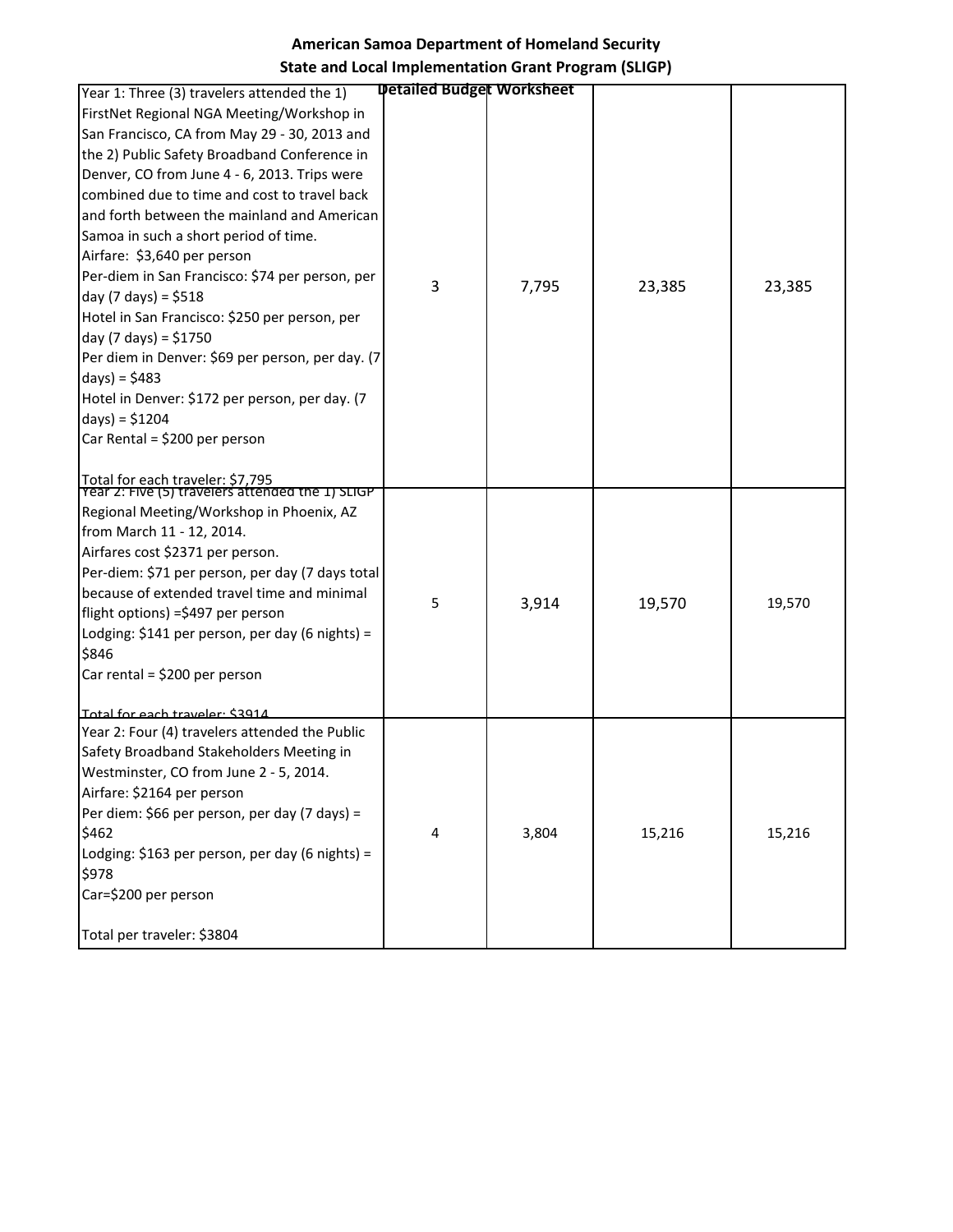| Year 2: Four (4) travelers attended the Hawaii<br>Broadband Collaboration Workshop in Kauai,<br>HI from July 1 - 2, 2014.<br>Airfare: \$1778 per person<br>Per Diem: \$146 per person, per day (7 days) =<br>\$1022<br>Lodging: \$305 per person, per day (6 days) =                                                                                                                                                                                                                                                                                                                                                                              | <b>Detailed Budget Worksheet</b><br>4 | 4,830  | 19,320 | 19,320 |
|---------------------------------------------------------------------------------------------------------------------------------------------------------------------------------------------------------------------------------------------------------------------------------------------------------------------------------------------------------------------------------------------------------------------------------------------------------------------------------------------------------------------------------------------------------------------------------------------------------------------------------------------------|---------------------------------------|--------|--------|--------|
| \$1830<br>$Car = $200 per person$<br>total per traveler: \$4830                                                                                                                                                                                                                                                                                                                                                                                                                                                                                                                                                                                   |                                       |        |        |        |
| Year 3: Four (4) travelers to attend SLIGP<br>Regional/National PSCR, IWCE, APCO, etc.<br>Meeting/Workshop for FirstNet staff<br>development, technical advancement and<br>outreach learning opportunities.<br>Average Airfares: \$3500 per person, per trip<br>Estimated Per-diem: \$100 per person, per day.<br>(average 7 days per diem for each trip)<br>Estimated Lodging: \$200 per person, per day<br>(average 6 days lodging for each trip)<br>Car per trip = $$200$<br>Average total per traveler for each trip: \$5,600<br>Estimated number of trips in year 3: 2 trips per<br>traveler.<br>Two trips at \$5,600 per person = $$11,200$ | 4                                     | 11,200 | 44,800 | 44,800 |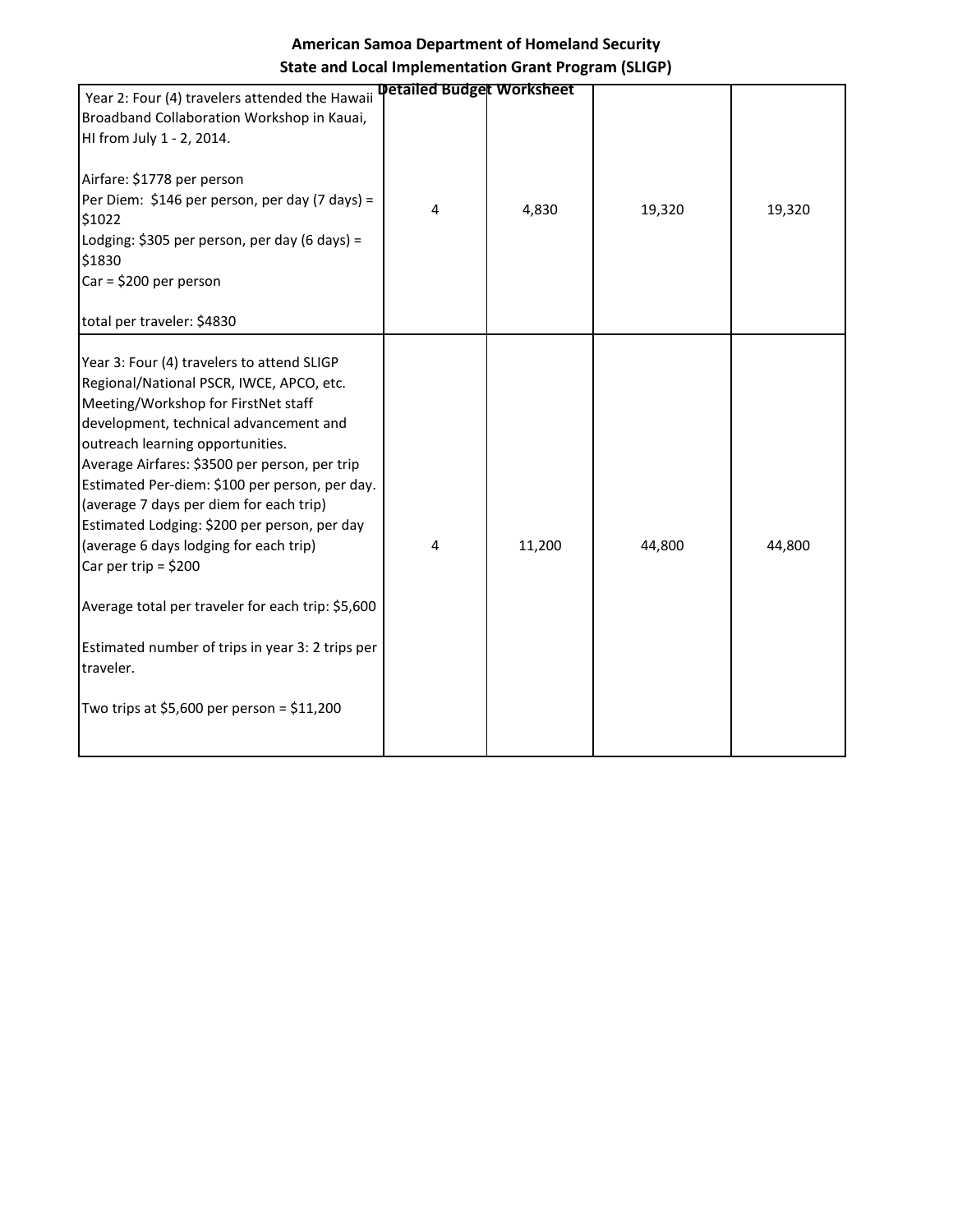|                                                                                                                                                                                                                                                                                                                                                                                                                                                                                                                                                                                                                                                | <b>Detailed Budget Worksheet</b> |        |         |         |
|------------------------------------------------------------------------------------------------------------------------------------------------------------------------------------------------------------------------------------------------------------------------------------------------------------------------------------------------------------------------------------------------------------------------------------------------------------------------------------------------------------------------------------------------------------------------------------------------------------------------------------------------|----------------------------------|--------|---------|---------|
| Year 4: Four (4) travelers to attend SLIGP<br>Regional/National PSCR, IWCE, APCO, etc.<br>Meeting/Workshop for FirstNet staff<br>development, technical advancement and<br>outreach learning opportunities.<br>Average Airfares: \$3500 per person, per trip<br>Estimated Per-diem: \$100 per person, per day.<br>(average 7 days per diem for each trip)<br>Estimated Lodging: \$200 per person, per day<br>(average 6 days lodging for each trip)<br>Car per trip = $$200$<br>Average total per traveler for each trip: \$5,600<br>Estimated number of trips in year 4: 2 trips per<br>traveler<br>Two trips at \$5600 per person = \$11,200 | 3                                | 11,200 | 33,600  | 33,600  |
| <b>Total Travel:</b>                                                                                                                                                                                                                                                                                                                                                                                                                                                                                                                                                                                                                           |                                  |        | 155,891 | 155,891 |

|  | <b>Contract Contract Contract Contract Contract Contract Contract Contract Contract Contract Contract Contract Co</b><br>--- | . .<br>. . |  |  |  |
|--|------------------------------------------------------------------------------------------------------------------------------|------------|--|--|--|
|--|------------------------------------------------------------------------------------------------------------------------------|------------|--|--|--|

| <b>Supplies</b>                          | <b>Quantity</b> | <b>Unit Cost</b> | <b>Total Cost</b> | Federal |
|------------------------------------------|-----------------|------------------|-------------------|---------|
| For 4.5 Years:                           |                 |                  |                   |         |
| Laptop                                   | 4               | 2,570            | 10,280            | 10,280  |
| Doc Scanner                              |                 | 1,513            | 1,513             | 1,513   |
| Printer                                  |                 | 1,563            | 1,563             | 1,563   |
| Projector                                |                 | 2,139            | 2,139             | 2,139   |
| Miscellaneous Stationery & Other General | 13              | 500              | 6,500             | 6,500   |
| <b>Total Supplies:</b>                   |                 | 8,285            | 21,995            | 21,995  |

| <b>Other Expenses</b> | Quantity | <b>Unit Cost</b> | <b>Total Cost</b> | Federal |
|-----------------------|----------|------------------|-------------------|---------|
| <b>EARLY MARRAY</b>   |          |                  |                   |         |

**For 3 Years:**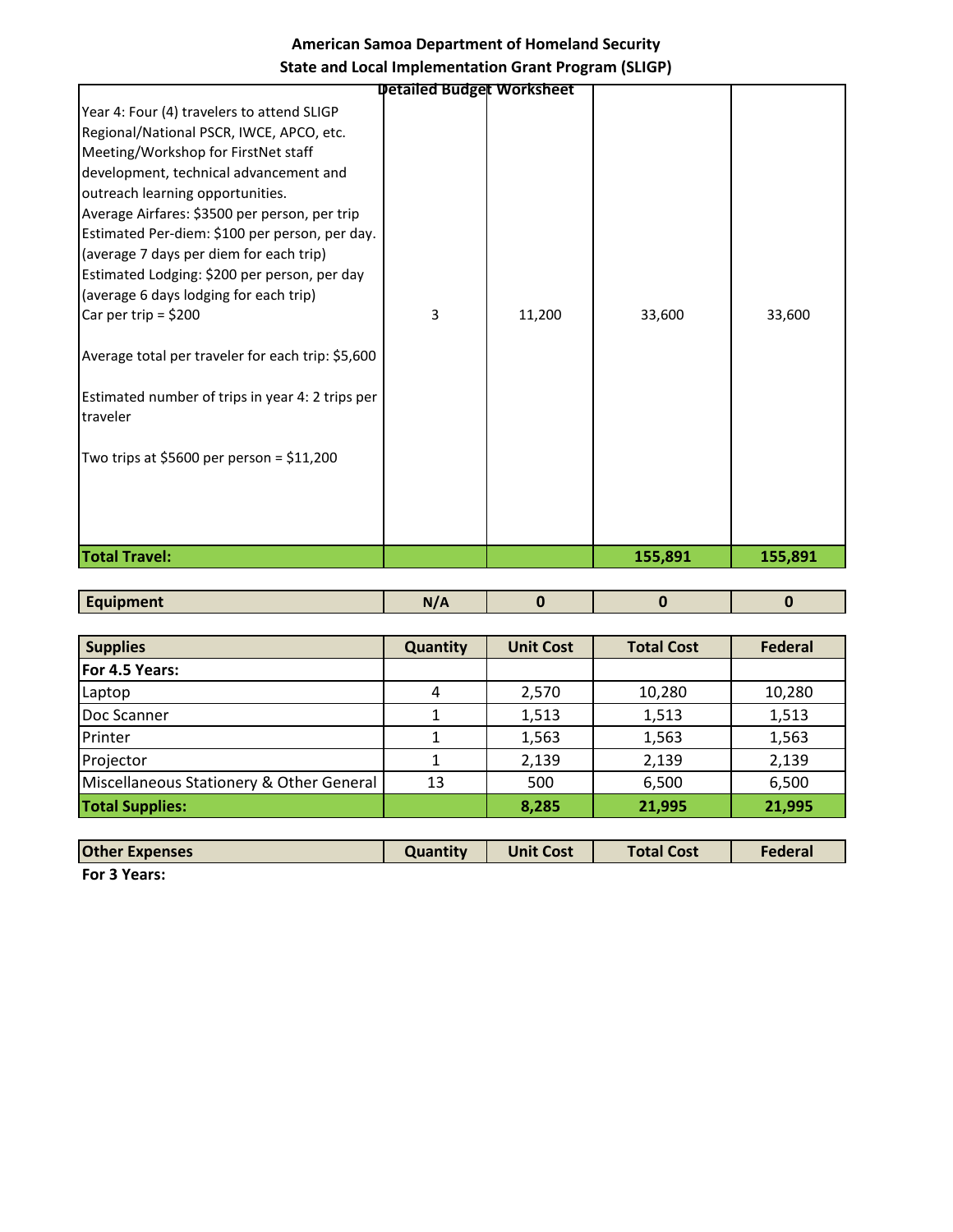|                                                                                                                                                                                                                                                                                                                                                                                                                                                                                                                                                                                                                        | <b>Detailed Budget Worksheet</b> |     |        |        |
|------------------------------------------------------------------------------------------------------------------------------------------------------------------------------------------------------------------------------------------------------------------------------------------------------------------------------------------------------------------------------------------------------------------------------------------------------------------------------------------------------------------------------------------------------------------------------------------------------------------------|----------------------------------|-----|--------|--------|
| SLIGP/FirstNet activities such as Territorial<br><b>Emergency Communication Committee (TECC)</b><br>meetings on Public Safety Broadband issues,<br>copies of education and outreach materials for<br>informing local jurisdiction representatives<br>about SLIGP and NPSBN. Community and<br>stakeholders meetings, preparation of print<br>materials for distribution, and providing<br>FirstNet information relevant to SLIGP grant for<br>various territorial public safety entities. Every<br>other month governance and working group<br>meetings, advertisements, posters, educational<br>and outreach handputs. | 12 Quarters                      | 500 | 18,000 | 18,000 |
|                                                                                                                                                                                                                                                                                                                                                                                                                                                                                                                                                                                                                        |                                  |     |        |        |
| <b>Total Other Exp.</b>                                                                                                                                                                                                                                                                                                                                                                                                                                                                                                                                                                                                |                                  | 500 | 18,000 | 18,000 |

| Contractual                                                                                                                                                                                                                       | Quantity    | <b>Unit Cost</b> | <b>Total Cost</b> | Federal |
|-----------------------------------------------------------------------------------------------------------------------------------------------------------------------------------------------------------------------------------|-------------|------------------|-------------------|---------|
| SLIGP/FirstNet Consultant<br>FirstNet Consultant with an annual salary of<br>\$30,000 will support and devote 100% of his or<br>her time and effort to the SLIGP grant during<br>the remaining extended period of<br>performance. | 4,160 Hours | 30,000           | 60,000            | 60,000  |
| <b>Total Contractual</b>                                                                                                                                                                                                          |             | 30,000           | 60,000            | 60,000  |

| <b>Indirect Cost</b>                           | <b>Quantity</b> | <b>Unit Cost</b> | <b>Total Cost</b> | Federal |
|------------------------------------------------|-----------------|------------------|-------------------|---------|
| For 2 Years:                                   |                 |                  |                   |         |
| Indirect Costs of 27.77% from direct salaries. | 171.000         | 27.77%           | 47.487            | 47.487  |
| <b>Total Indirect</b>                          |                 | 27.77%           | 47.487            | 47,487  |

**TTL REVISED BUDGET: 502,930**

502,930.00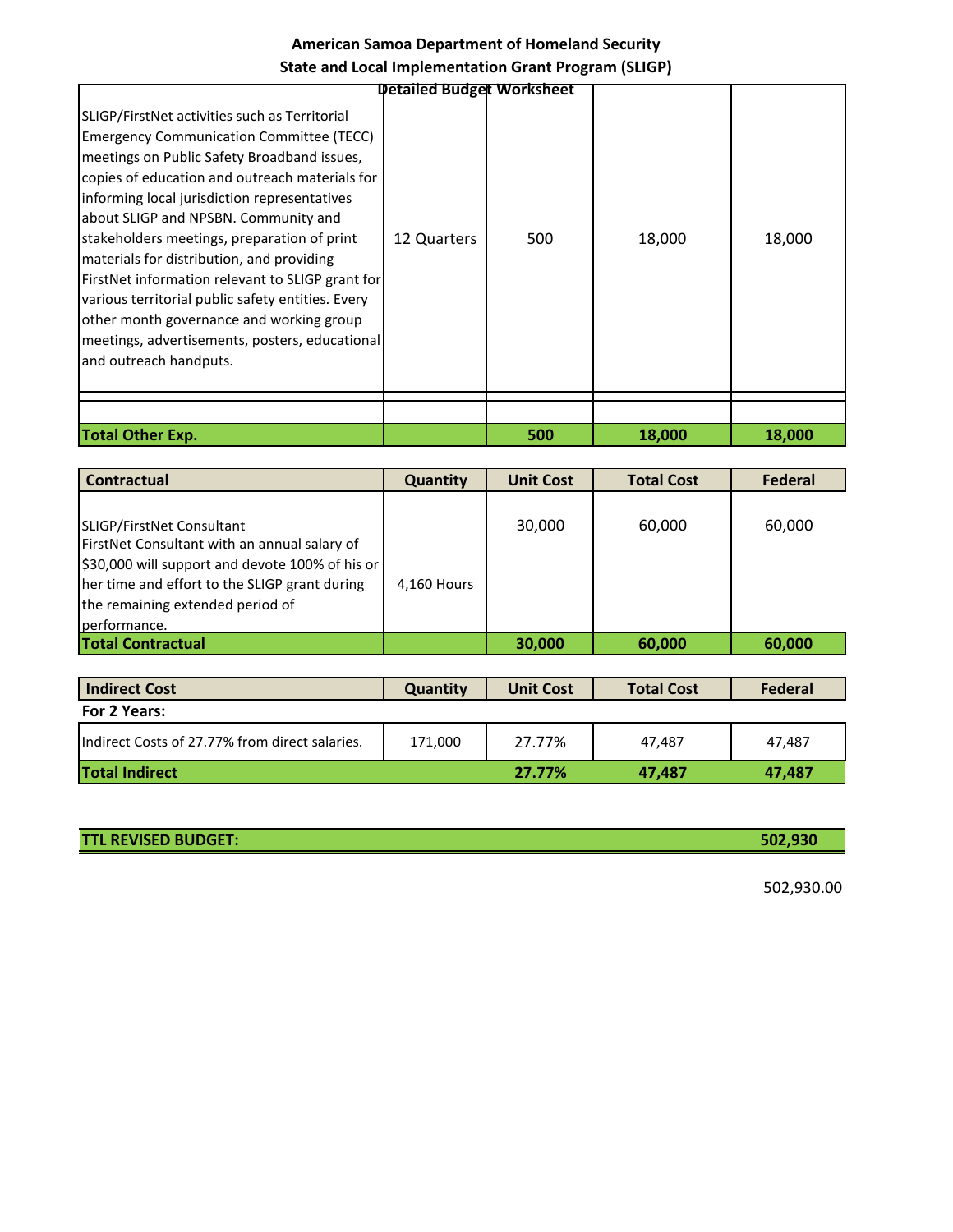| <i><b>In of Costs</b></i> |
|---------------------------|
|                           |
| <b>Non-Federal</b>        |
|                           |
| $\pmb{0}$                 |
|                           |
|                           |
|                           |
| $\pmb{0}$                 |
|                           |
|                           |
|                           |
|                           |
| $\pmb{0}$                 |
|                           |
|                           |
| $\pmb{0}$                 |
|                           |

| <b>Non-Federal</b> |
|--------------------|
| 0                  |
| 0                  |
| 0                  |
|                    |

**Non-Federal**

28557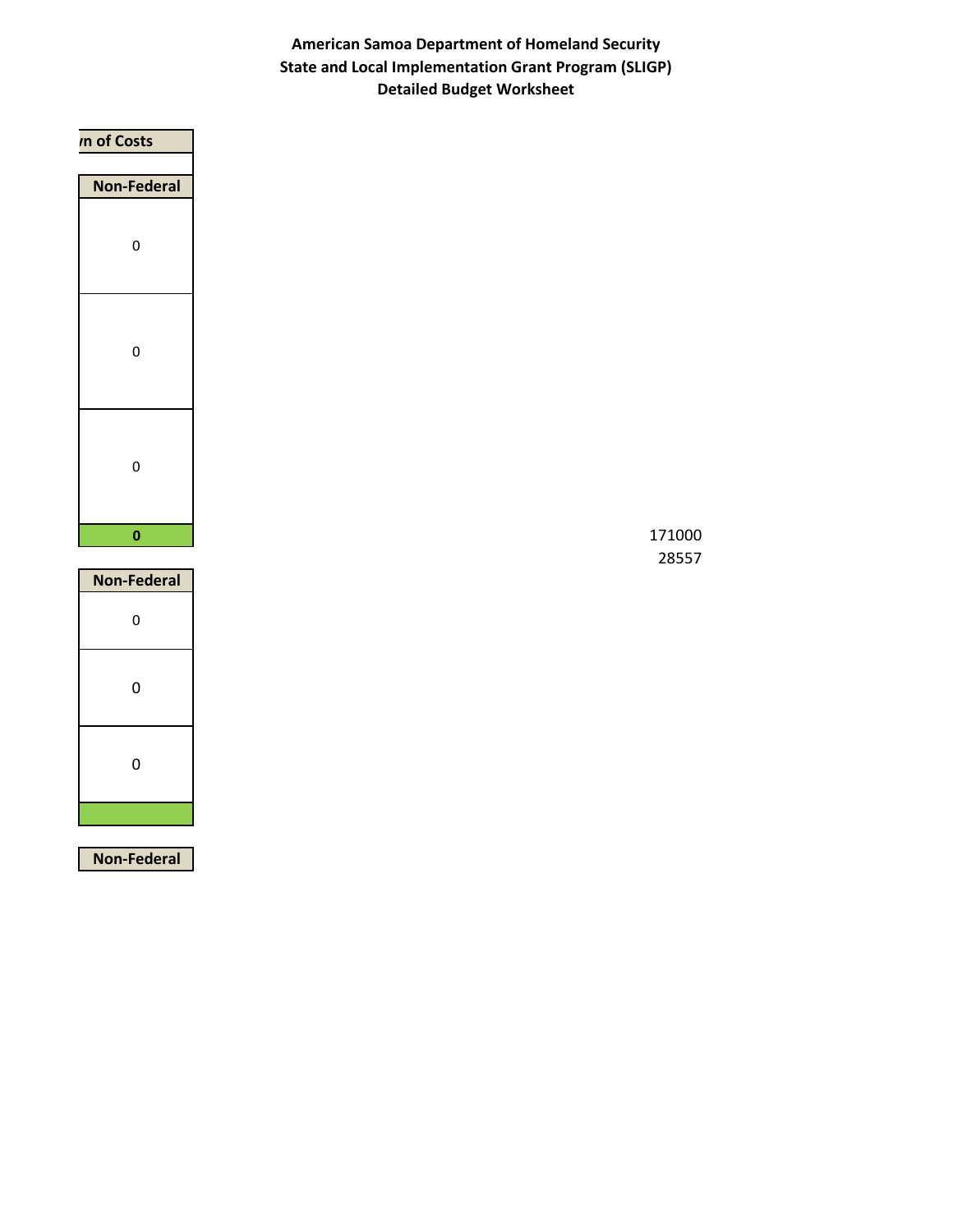

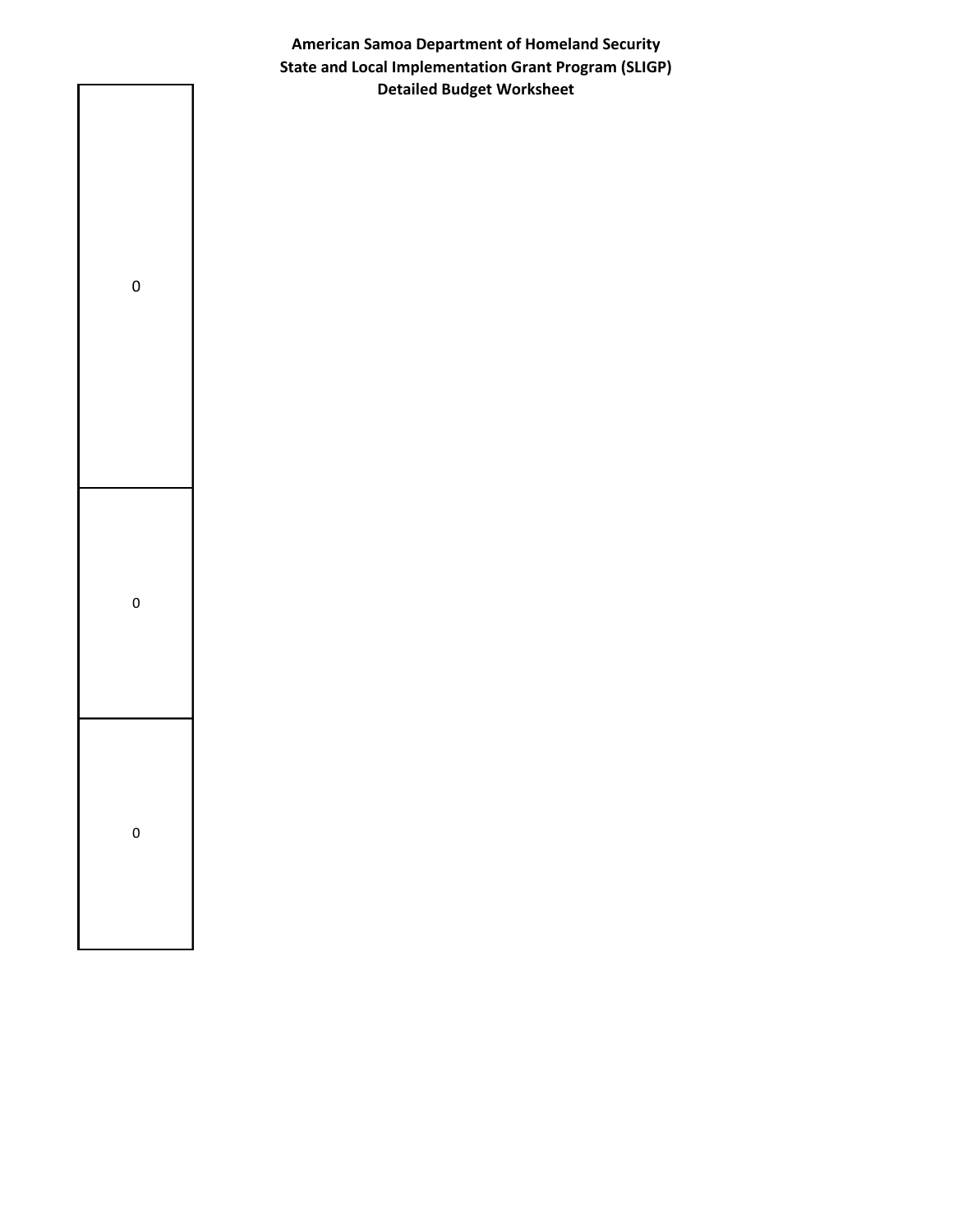

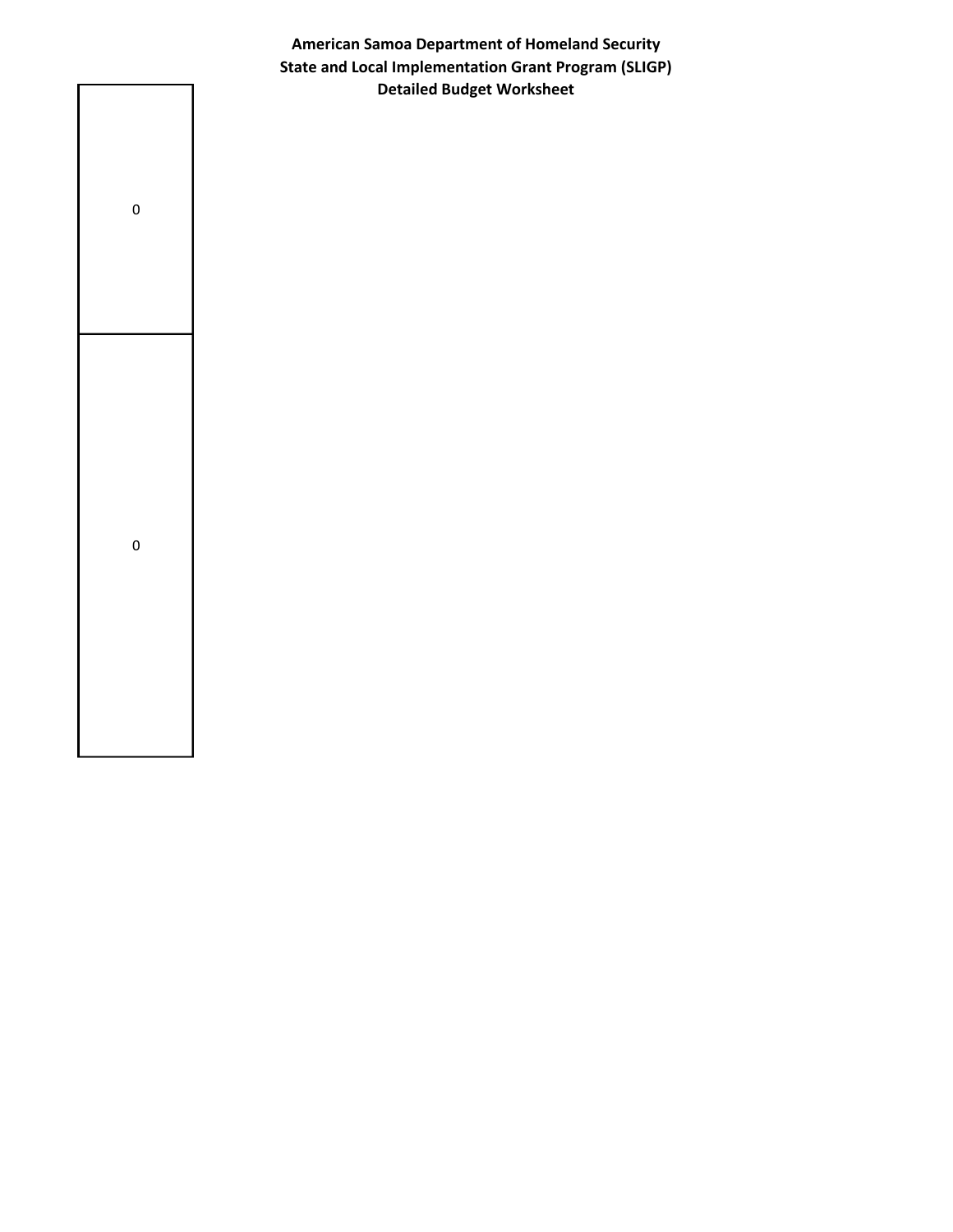

| Non-Federal |
|-------------|
|             |
| 0           |
| 0           |
| 0           |
| 0           |
| 0           |
|             |
|             |

**Non-Federal**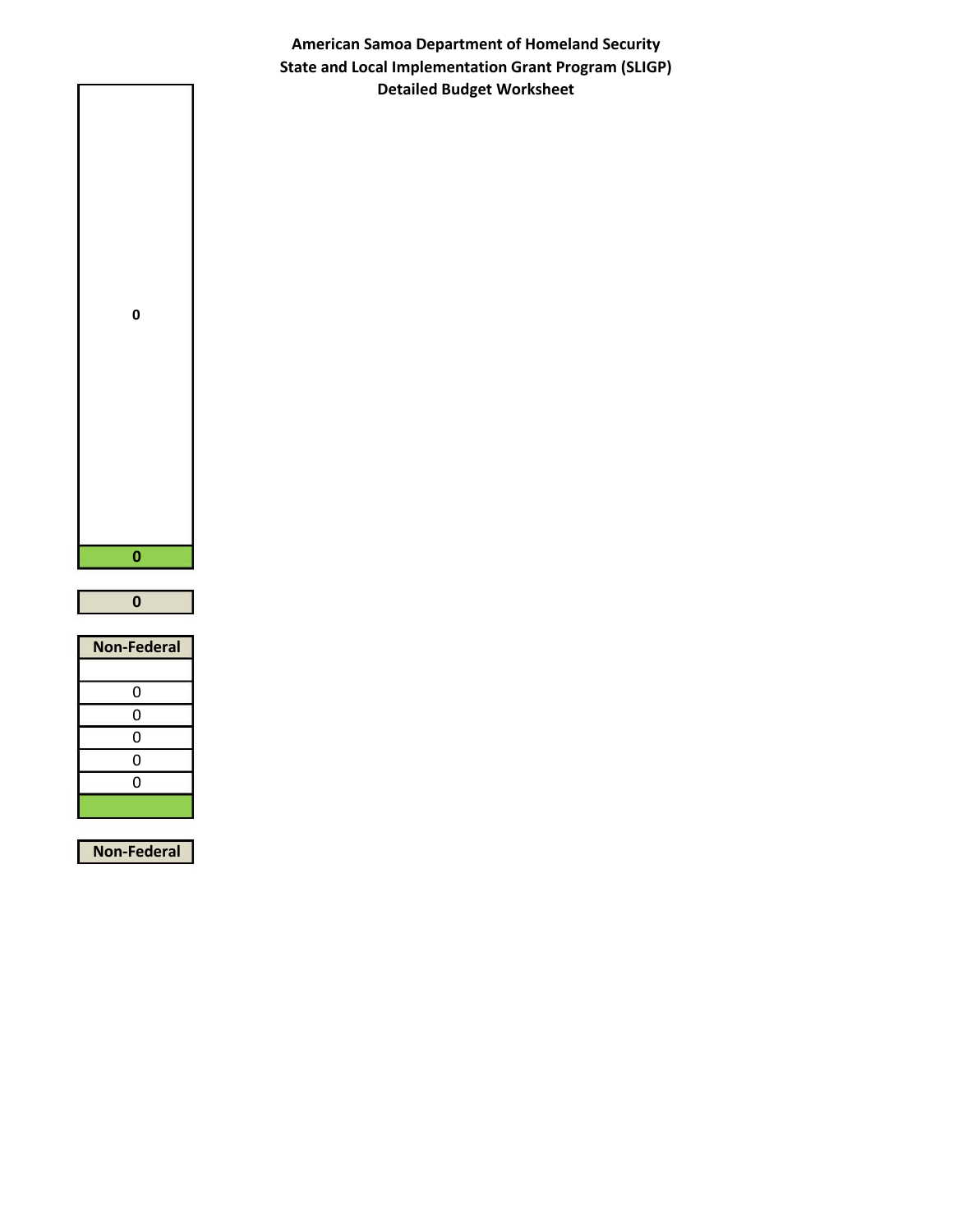

| <b>Non-Federal</b> |  |  |
|--------------------|--|--|
| 0                  |  |  |
|                    |  |  |

**Non-Federal**



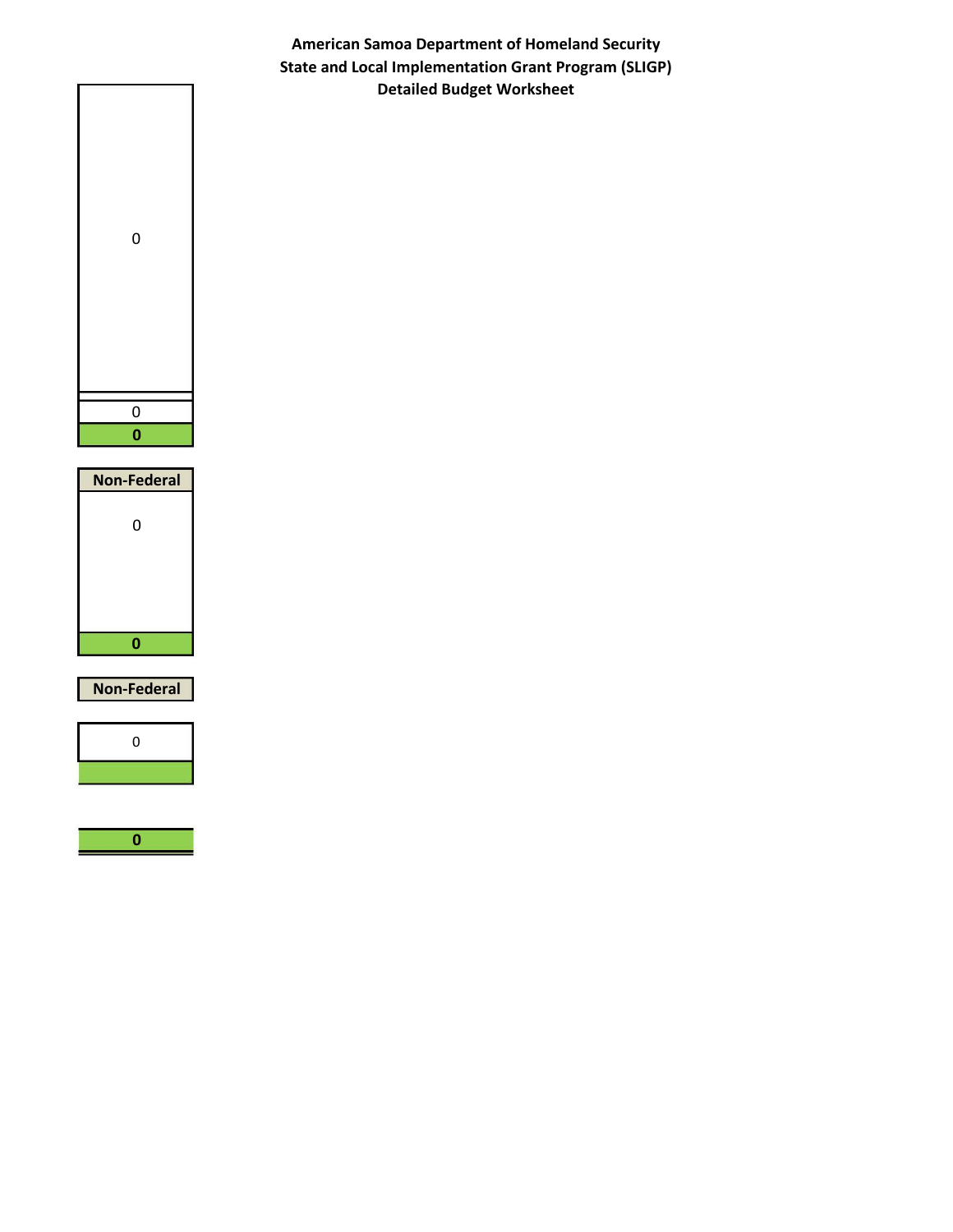## **American Samoa Department of Homeland Security**

## **AS State and Local Implementation Grant Program**

## **4.5 Years Budget Allocation**

## **Revised Budget Narrative-07/31/2015**

### **Personnel:**

Statewide Interoperability Coordinator (SWIC) with an annual salary of \$35,000 will support and devote 100% of time and effort on SLIGP/FirstNet grant activities for 1 year (Year 4), as aligned with the extended period of performance; SLIGP/FirstNet Program Coordinator with an annual salary of \$34,000 will support and spend 100% of time and effort in managing, planning and coordinating the State and Local Implementation Grant Program (SLIGP) funded activities for 2 years (Year 3 & 4), as aligned with the extended period of performance; and two (2) Technical/Administrative Support Staff with an annual salary of \$17,000 each will support and devote 100% of their time and efforts on SLIGP/FirstNet grant activities for 2 years (Year  $3 \& 4$ ), as aligned with the extended period of performance.

| <b>Job Title</b>                                    | Year 1 | Year 2 | Year 3   | Year 4    |
|-----------------------------------------------------|--------|--------|----------|-----------|
| Statewide<br>Interoperability<br>Coordinator (SWIC) |        |        |          | \$35,000  |
| SLIGP/FirstNet<br>Program Coordinator               |        |        | \$34,000 | \$34,000  |
| Technical/Administrative<br>Support Staff (2)       |        |        | \$34,000 | \$34,000  |
| <b>Total Personnel:</b>                             |        |        | \$68,000 | \$103,000 |

# **(2 Years Combined \$171,000)**

#### **Fringe Benefits**

These 4 FTE positions will support and spend 100% of their time and efforts on SLIGP funded activities, for 2 years (Year 3 & 4) as aligned with the extended period of performance, all fringe benefits have been allocated to this grant. Fringe Benefits under *"Personnel Category*" are calculated by using the 16.70% rate of each salary. **Year 1:**

Base:

**Year 2:** Base:

**Year 3**:

Base: (\$68,000 x 16.70%) \$11,356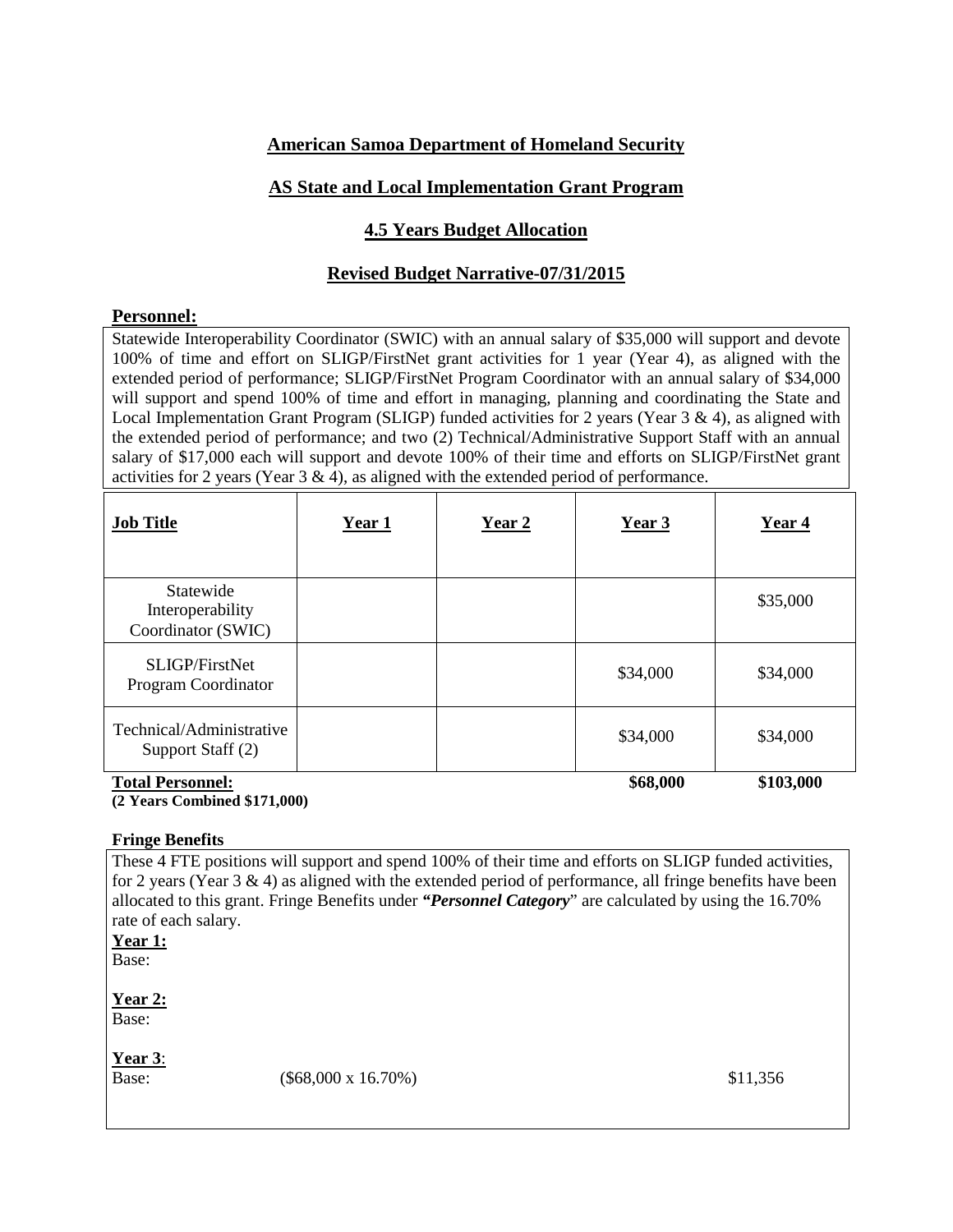| <b>Total FB 2 Years Combined:</b> |                             | \$28,557 |
|-----------------------------------|-----------------------------|----------|
| Year 4:<br>Base:                  | $($103,000 \times 16.70\%)$ | \$17,201 |

#### **Travel:**

Administrative staff and technical personnel attended scheduled SLIGP/FirstNet initial meetings/workshops and Public Safety Broadband conferences necessary for development of SLIGP application and better understanding of FirstNet initiative for American Samoa.

#### **TOTAL TRAVEL PRE-AWARD: \$25,950 (Year 1 & 2 Traveler's personnel costs were not charged to the grant.)**

### **Year 1: 1) FirstNet Regional NGA Meeting/Workshop in San Francisco, CA from May 29 – 30, 2013 and**

 **2) Public Safety Broadband Conference in Denver, CO from June 4 – 6, 2013.** 

| <b>Travel Info</b>                                                 | <b>Airfare</b> | Per-diem       | Lodging      |
|--------------------------------------------------------------------|----------------|----------------|--------------|
| Three (3) travelers attended the 1) FirstNet Regional              | \$3,640 pp     | $$74$ pp (San) | \$250 SF     |
| NGA Meeting/Workshop in San Francisco, CA from                     |                | Fran)          | \$172 Denver |
| May 29 - 30, 2013 and the 2) Public Safety Broadband               |                | $$69$ pp       |              |
| Conference in Denver, CO from June 4 - 6, 2013. Trips              |                | (Denver)       |              |
| were combined due to time and cost to travel back and              |                |                |              |
| forth between the mainland and American Samoa in                   |                |                |              |
| such a short period of time.                                       |                |                |              |
| Airfare: \$3,640 per person                                        |                |                |              |
| Per-diem in San Francisco: \$74 per person, per day (7)            |                |                |              |
| $days) = $518$                                                     |                |                |              |
| Hotel in San Francisco: \$250 per person, per day (7)              |                |                |              |
| $days) = $1750$                                                    |                |                |              |
| Per diem in Denver: \$69 per person, per day. $(7 \text{ days}) =$ |                |                |              |
| \$483                                                              |                |                |              |
| Hotel in Denver: \$172 per person, per day. $(7 \text{ days}) =$   |                |                |              |
| \$1204                                                             |                |                |              |
| $Car Rental = $200$ per person                                     |                |                |              |
|                                                                    |                |                |              |
| Total for each traveler: \$7,795                                   |                |                |              |
|                                                                    |                |                |              |
| <b>TOTAL</b>                                                       |                |                | \$23,385     |
|                                                                    |                |                |              |
| <b>Total Year 1:</b>                                               |                |                | \$23,385     |

#### **Year 2: 1) SLIGP Regional Meeting/Workshop in Phoenix, AZ from March 11 – 12, 2014. 2) Public Safety Broadband Stakeholders Meeting in Westminster, CO from June 2 - 5, 2014.**

### **3) Hawaii Broadband Collaboration Workshop in Kauai, HI from July 1 – 2, 2014.**

| # of Travelers                                           | <b>Airfare</b> | Per-diem | Lodging |
|----------------------------------------------------------|----------------|----------|---------|
| Year 2: Five (5) travelers attended the 1) SLIGP         | \$2371         | \$71     | \$141   |
| Regional Meeting/Workshop in Phoenix, AZ from            |                |          |         |
| March 11 - 12, 2014.                                     |                |          |         |
| Airfares cost \$2371 per person.                         |                |          |         |
| Per-diem: \$71 per person, per day (7 days total because |                |          |         |
| of extended travel time and minimal flight options)      |                |          |         |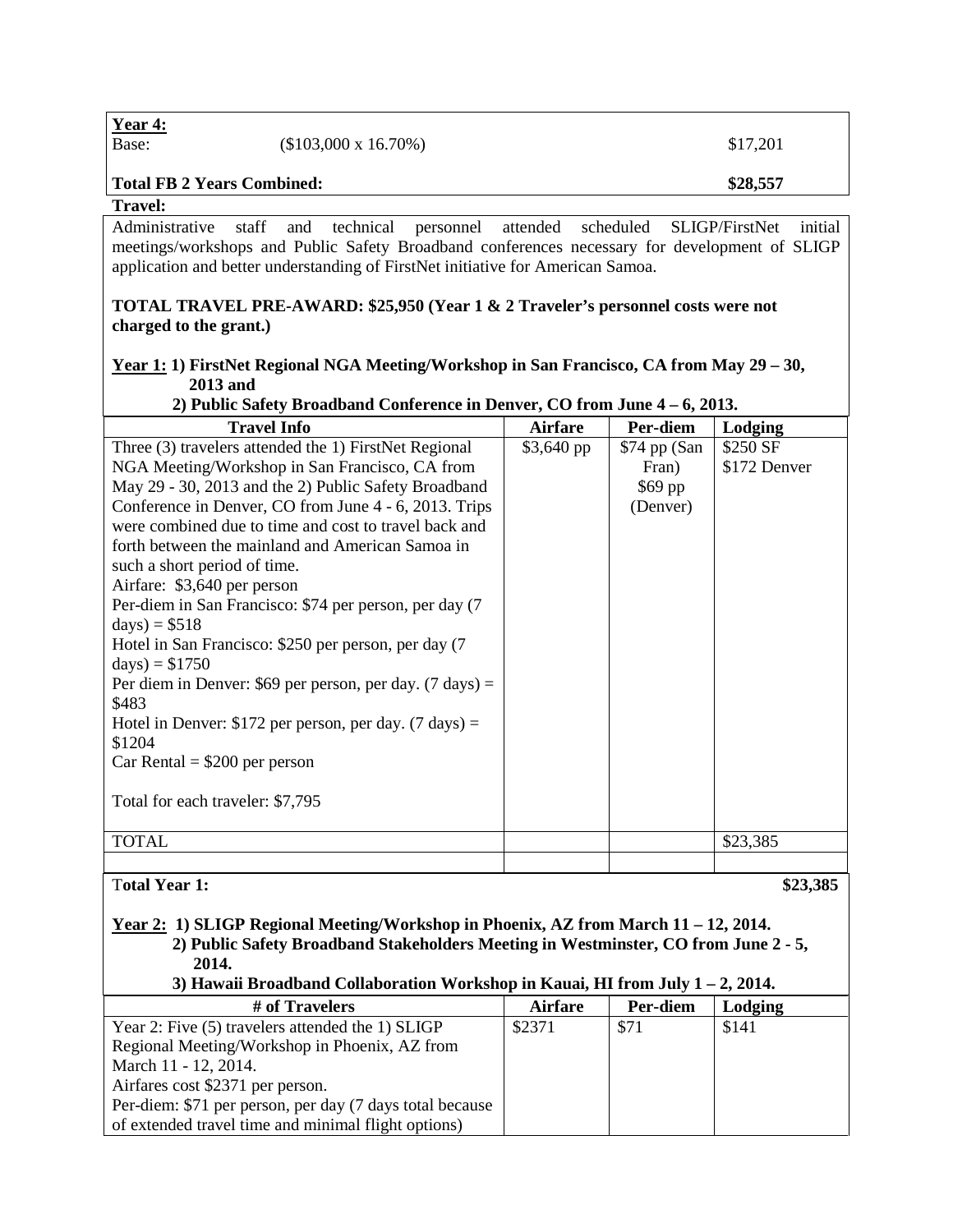| $= $497$ per person                                            |        |       |          |
|----------------------------------------------------------------|--------|-------|----------|
| Lodging: \$141 per person, per day $(6 \text{ nights}) = $846$ |        |       |          |
| Car rental $= $200$ per person                                 |        |       |          |
|                                                                |        |       |          |
| Total for each traveler: \$3914                                |        |       |          |
|                                                                |        |       |          |
| Year 2: Four (4) travelers attended the Public Safety          | \$2164 | \$66  | \$163    |
| Broadband Stakeholders Meeting in Westminster, CO              |        |       |          |
| from June 2 - 5, 2014.                                         |        |       |          |
| Airfare: \$2164 per person                                     |        |       |          |
| Per diem: \$66 per person, per day $(7 \text{ days}) = $462$   |        |       |          |
| Lodging: $$163$ per person, per day (6 nights) = $$978$        |        |       |          |
| Car=\$200 per person                                           |        |       |          |
|                                                                |        |       |          |
| Total per traveler: \$3804                                     |        |       |          |
|                                                                |        |       |          |
| Year 2: Four (4) travelers attended the Hawaii                 | \$1778 | \$146 | \$305    |
| Broadband Collaboration Workshop in Kauai, HI from             |        |       |          |
| July 1 - 2, 2014.                                              |        |       |          |
|                                                                |        |       |          |
| Airfare: \$1778 per person                                     |        |       |          |
|                                                                |        |       |          |
| Per Diem: \$146 per person, per day $(7 \text{ days}) = $1022$ |        |       |          |
| Lodging: \$305 per person, per day $(6 \text{ days}) = $1830$  |        |       |          |
| $Car = $200$ per person                                        |        |       |          |
|                                                                |        |       |          |
| total per traveler: \$4830                                     |        |       |          |
|                                                                |        |       |          |
| <b>Total Year 2:</b>                                           |        |       |          |
|                                                                |        |       | \$54,104 |

### **Year 3: SLIGP Regional/National PSCR, IWCE, APCO, etc. Meeting/Workshop for FirstNet staff development, technical advancement and outreach learning opportunities.**

| # of Travelers                                             | <b>Airfare</b> | Per-diem<br>Lodging |       |
|------------------------------------------------------------|----------------|---------------------|-------|
| Year 3: Four (4) travelers to attend SLIGP                 | \$3500         | \$100               | \$200 |
| Regional/National PSCR, IWCE, APCO, etc.                   |                |                     |       |
| Meeting/Workshop for FirstNet staff development,           |                |                     |       |
| technical advancement and outreach learning                |                |                     |       |
| opportunities.                                             |                |                     |       |
| Average Airfares: \$3500 per person, per trip              |                |                     |       |
| Estimated Per-diem: \$100 per person, per day. (average    |                |                     |       |
| 7 days per diem for each trip)                             |                |                     |       |
| Estimated Lodging: \$200 per person, per day (average      |                |                     |       |
| 6 days lodging for each trip)                              |                |                     |       |
| Car per trip = $$200$                                      |                |                     |       |
| Average total per traveler for each trip: \$5,600          |                |                     |       |
| Estimated number of trips in year 3: 2 trips per traveler. |                |                     |       |
| Two trips at \$5,600 per person = $$11,200$                |                |                     |       |
|                                                            |                |                     |       |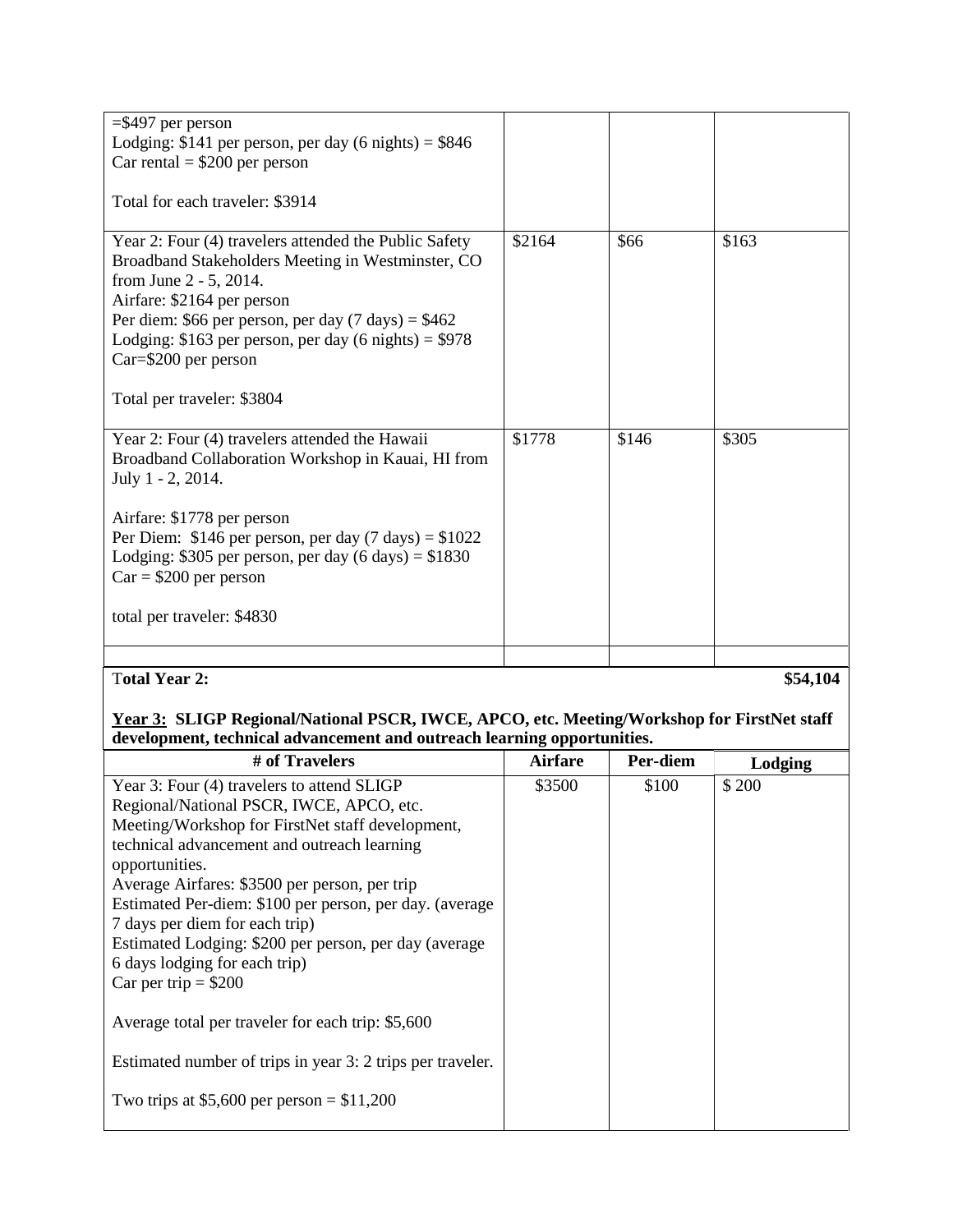**Total Year 3: \$44,800** 

| <b>Travel</b>                                                                                                                                                                                                                                                                                                                                                                                                                                                                                                                                                                                                                                | <b>Airfare</b> | Per-diem | <b>Lodging / Costs</b> |
|----------------------------------------------------------------------------------------------------------------------------------------------------------------------------------------------------------------------------------------------------------------------------------------------------------------------------------------------------------------------------------------------------------------------------------------------------------------------------------------------------------------------------------------------------------------------------------------------------------------------------------------------|----------------|----------|------------------------|
| Year 4: Four (4) travelers to attend SLIGP<br>Regional/National PSCR, IWCE, APCO, etc.<br>Meeting/Workshop for FirstNet staff development,<br>technical advancement and outreach learning<br>opportunities.<br>Average Airfares: \$3500 per person, per trip<br>Estimated Per-diem: \$100 per person, per day. (average<br>7 days per diem for each trip)<br>Estimated Lodging: \$200 per person, per day (average<br>6 days lodging for each trip)<br>Car per trip = $$200$<br>Average total per traveler for each trip: \$5,600<br>Estimated number of trips in year 4: 2 trips per traveler<br>Two trips at \$5600 per person = $$11,200$ | \$3500         | \$100    | \$200                  |

## **Total Travel 4 Years Combined: \$155,891**

*Note:* Because of our remote location and the only US possession in the Southern hemisphere, there are only two scheduled outbound flights per week from Pago Pago to Honolulu, Hawaii. (Travel Cost: Airfare from PPG/HNL/PPG – Regular fare - **\$1,400** (exclusive airfare to destination) with additional round trip to the continental US Midwest/East Coast at an additional **\$2,600.00** – **set average airfare to East coast of continental U.S. @ \$4,000)**. Daily per-diem in Honolulu is **\$242.00**(Lodging**); \$76.00**(Meal**); \$26.00**(Incidental) **– set average per-diem rate @ \$350.00**/day.

**Equipment:** We do not plan to have any equipment costs for this grant program.

| <b>Total Equipment:</b> | \$0.00 |
|-------------------------|--------|
|                         |        |

#### **Supplies:**

Miscellaneous stationery office supplies and minor office equipment will be purchased for State and Local Implementation Grant Program daily program activities to fulfill SLIGP goals and objectives. Document scanner, printer for conducting daily grant related work within the office, and 4 laptops for use by SLIGP staff for field data collection and while on travel. Projector will be utilized for meetings, education and outreach activities. Misc. office supplies include paper, printer toner, folders, pens, and other general operating office supplies.

Item Unit Unit Cost Extended Cost Federal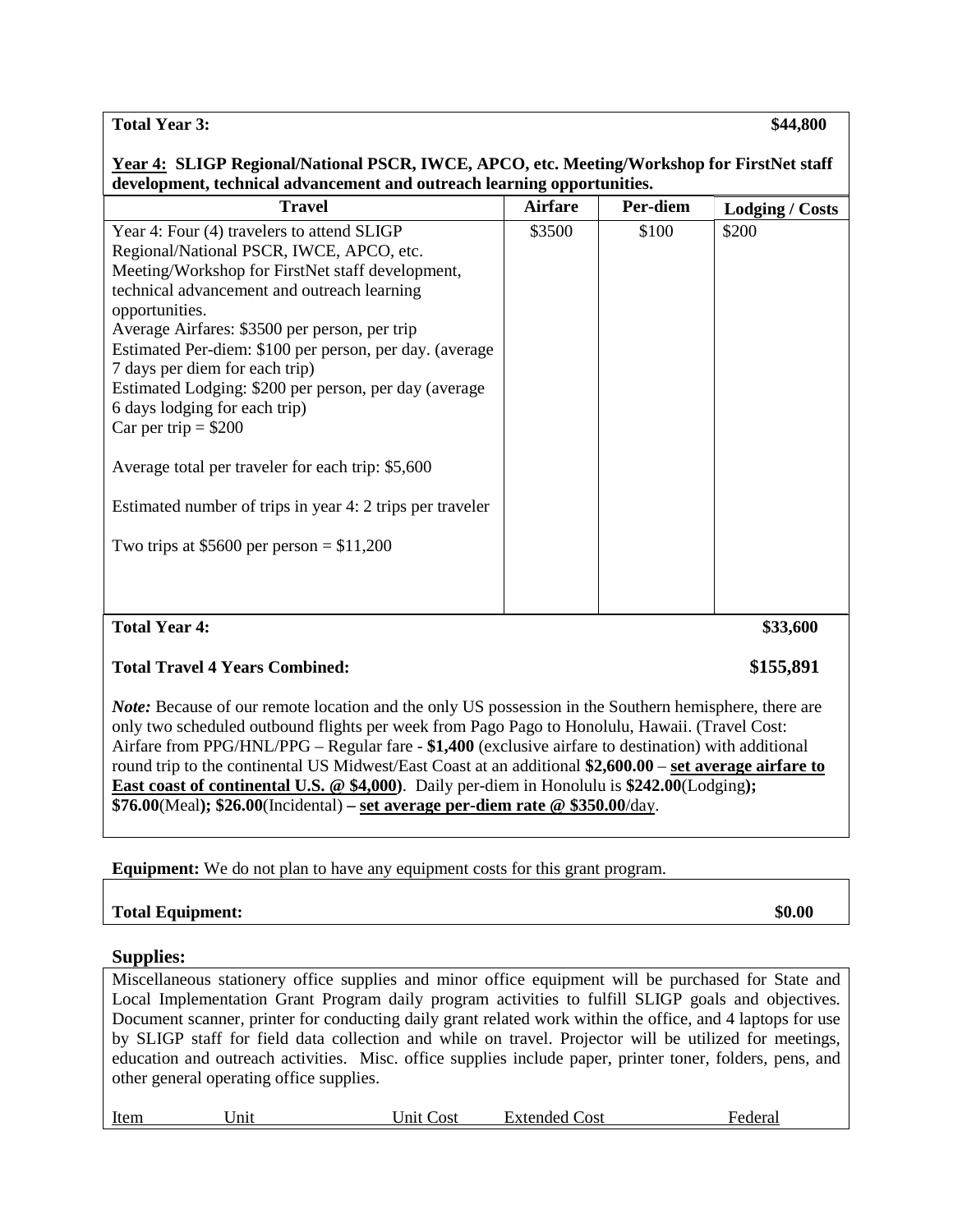| Laptop                  | 4                                       | \$2,570 | \$10,280 | \$10,280 |
|-------------------------|-----------------------------------------|---------|----------|----------|
| Doc Scanner             |                                         | \$1,513 | \$1,513  | \$1,513  |
| Printer                 |                                         | \$1,563 | \$1,563  | \$1,563  |
| Projector               |                                         | \$2,139 | \$2,139  | \$2,139  |
| Miscellaneous           |                                         |         |          |          |
| Stationery &            |                                         |         |          |          |
| Other General           |                                         |         |          |          |
| <b>Operating Office</b> |                                         |         |          |          |
| <b>Supplies</b>         | 13 Otrs                                 | \$500   | \$6,500  | \$6500   |
|                         |                                         |         |          |          |
|                         |                                         |         |          |          |
|                         | <b>Total Supplies 4 Years Combined:</b> |         |          | \$21,995 |

|  | <b>Contract:</b> SLIGP/FirstNet Consultant – Year 3: | Year 4: |
|--|------------------------------------------------------|---------|
|--|------------------------------------------------------|---------|

\$30,000 \$30,000

FirstNet Consultant with an annual salary of \$30,000 will support and devote 100% of his or her time (4,160 hours) and effort to the SLIGP grant during the remaining extended period of performance.

| <b>Total Contract:</b> | \$60,000 |
|------------------------|----------|
|                        |          |

#### **Other Expenses:**

SLIGP/FirstNet activities such as Territorial Emergency Communication Committee (TECC) meetings on Public Safety Broadband issues, copies of education and outreach materials for informing local jurisdiction representatives about SLIGP and NPSBN. Community and stakeholders meetings, preparation of print materials for distribution, and providing FirstNet information relevant to SLIGP grant for various territorial public safety entities. Every other month governance and working group meetings, advertisements, posters, educational and outreach handouts. (\$300 for room rental, \$200 for posters/advertisements/education and outreach materials. Average cost per meeting set @ \$500) Year 4 set activity for development of American Samoa Communications system inventory database. Activity set to start after consultation and meeting with FirstNet. This will be a Phase 2 activity. (\$12,000 for database server and SLIGP staff development). Please note that all units below are number of months.

| Year 1:              |           |                      |                |
|----------------------|-----------|----------------------|----------------|
| Unit                 | Unit Cost | <b>Extended Cost</b> | Federal        |
|                      | $\theta$  | $\boldsymbol{0}$     | $\theta$       |
|                      | $\theta$  | $\theta$             | $\overline{0}$ |
| <b>Total Year 1:</b> |           |                      | $\bf{0}$       |
| Year 2:              |           |                      |                |
| Unit                 | Unit Cost | <b>Extended Cost</b> | Federal        |
| 2 Quarters           | \$300     | \$3,600              | \$3,600        |
| 2 Quarters           | \$200     | \$2,400              | \$2,400        |
| <b>Total Year 2:</b> |           |                      | \$6,000        |
| Year 3:              |           |                      |                |
| Unit                 | Unit Cost | <b>Extended Cost</b> | Federal        |
| 2 Quarters           | \$300     | \$3,600              | \$3,600        |
| 2 Quarters           | \$200     | \$2,400              | \$2,400        |
| <b>Total Year 3:</b> |           |                      | \$6,000        |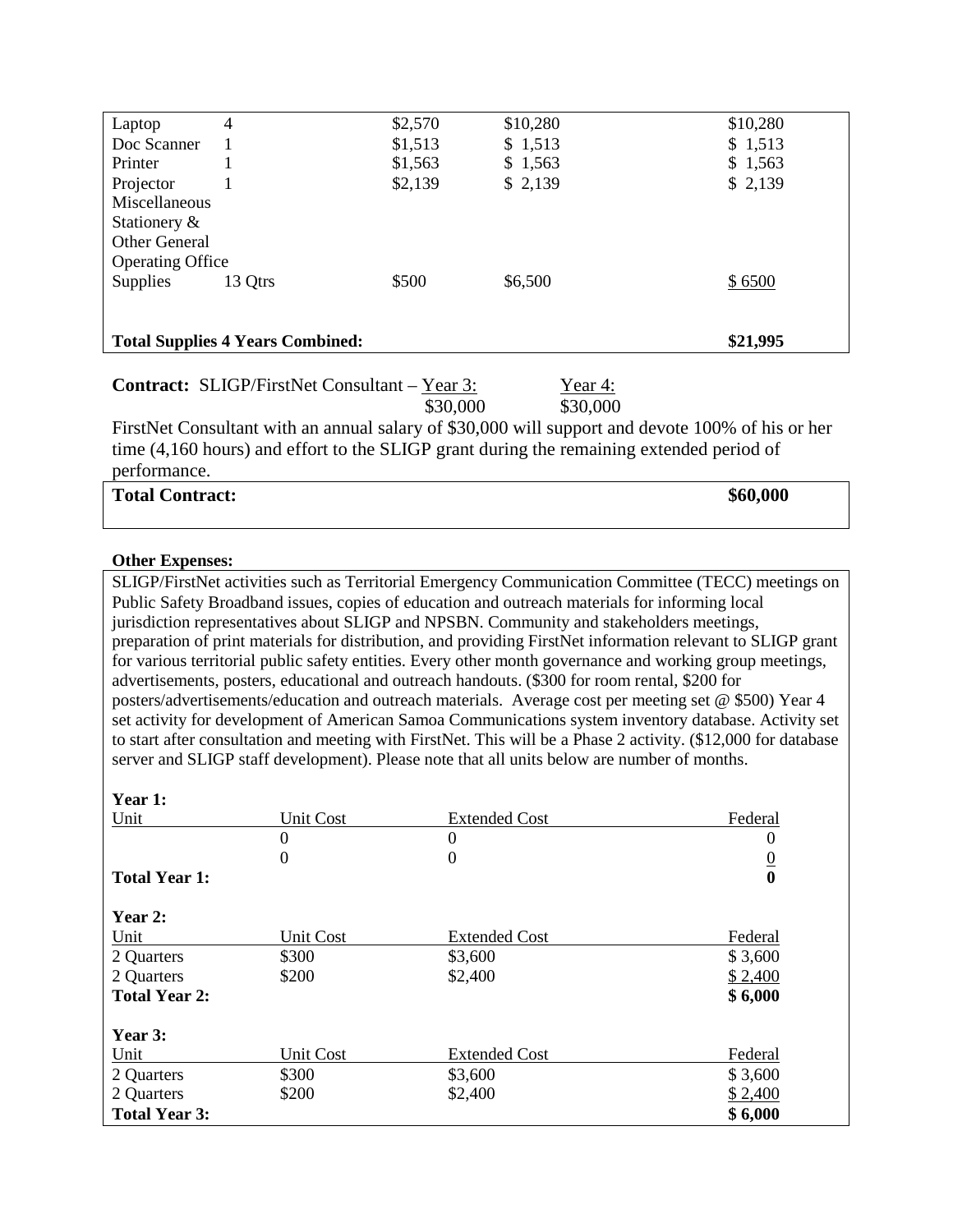| Year 4:                               |           |                      |          |
|---------------------------------------|-----------|----------------------|----------|
| Unit                                  | Unit Cost | <b>Extended Cost</b> | Federal  |
| 2 Quarters                            | \$300     | \$3,600              | \$3,600  |
| 2 Quarters                            | \$200     | \$2,400              | \$2,400  |
|                                       |           |                      | \$6,000  |
| <b>Total Others 3 Years Combined:</b> |           |                      | \$18,000 |
|                                       |           |                      |          |

## **Indirect Cost:**

|                                    | The indirect cost rates contained herein are for use on grants, contracts, and other agreements with the |            |             |        |          |                                                                        |                                                                                                            |  |  |  |  |  |
|------------------------------------|----------------------------------------------------------------------------------------------------------|------------|-------------|--------|----------|------------------------------------------------------------------------|------------------------------------------------------------------------------------------------------------|--|--|--|--|--|
|                                    | Federal Government to which 2 CFR 225 (OMB Circular A-87) applies, subject to the limitations in         |            |             |        |          |                                                                        |                                                                                                            |  |  |  |  |  |
|                                    |                                                                                                          |            |             |        |          |                                                                        | Section II.A of this agreement. The rates were negotiated by the U.S. Department of the Interior, National |  |  |  |  |  |
|                                    | Business Center, and the subject organization in accordance with the authority contained in 2 CFR 225.   |            |             |        |          |                                                                        |                                                                                                            |  |  |  |  |  |
| <b>Effective Period</b>            |                                                                                                          |            |             |        |          |                                                                        |                                                                                                            |  |  |  |  |  |
|                                    |                                                                                                          |            |             |        |          |                                                                        |                                                                                                            |  |  |  |  |  |
| Type                               | From                                                                                                     | To         |             | Rate   |          | Locations                                                              | Applicable To                                                                                              |  |  |  |  |  |
| Fixed Carry-                       | 10/01/2013                                                                                               | 09/30/2014 |             | 9.30%  |          | All                                                                    | <b>DOE</b>                                                                                                 |  |  |  |  |  |
| forward                            |                                                                                                          |            |             |        |          |                                                                        | Restricted                                                                                                 |  |  |  |  |  |
| Fixed Carry-                       | 10/01/2013                                                                                               | 09/30/2014 |             | 16.31% |          | All                                                                    | <b>DOE</b>                                                                                                 |  |  |  |  |  |
| forward                            |                                                                                                          |            |             |        |          |                                                                        | Restricted                                                                                                 |  |  |  |  |  |
| Fixed Carry-                       | 10/01/2013                                                                                               | 09/30/2014 |             | 27.77% |          | All                                                                    | All Others                                                                                                 |  |  |  |  |  |
| forward                            |                                                                                                          |            |             |        |          |                                                                        |                                                                                                            |  |  |  |  |  |
| Treatment of fringe benefits:      |                                                                                                          |            |             |        |          | Fringe benefits applicable to direct salaries and wages are treated as |                                                                                                            |  |  |  |  |  |
|                                    | direct costs; fringe benefits applicable to indirect salaries and wages are treated as indirect costs.   |            |             |        |          |                                                                        |                                                                                                            |  |  |  |  |  |
|                                    |                                                                                                          |            |             |        |          |                                                                        |                                                                                                            |  |  |  |  |  |
| Year 1:                            |                                                                                                          |            |             |        |          |                                                                        |                                                                                                            |  |  |  |  |  |
| <b>Base</b>                        | Source                                                                                                   |            | Rate        |        |          | <b>Amount IDC</b>                                                      | Federal                                                                                                    |  |  |  |  |  |
| \$                                 | <b>Direct Salaries</b>                                                                                   |            | $\%$        | \$     |          |                                                                        | \$                                                                                                         |  |  |  |  |  |
|                                    |                                                                                                          |            |             |        |          |                                                                        |                                                                                                            |  |  |  |  |  |
| Year 2:                            |                                                                                                          |            |             |        |          |                                                                        |                                                                                                            |  |  |  |  |  |
| <b>Base</b>                        | Source                                                                                                   |            | <b>Rate</b> |        |          | Amount IDC                                                             | Federal                                                                                                    |  |  |  |  |  |
| \$                                 | <b>Direct Salaries</b>                                                                                   |            | $\%$        |        | \$       |                                                                        | \$                                                                                                         |  |  |  |  |  |
|                                    |                                                                                                          |            |             |        |          |                                                                        |                                                                                                            |  |  |  |  |  |
| Year 3:                            |                                                                                                          |            |             |        |          |                                                                        |                                                                                                            |  |  |  |  |  |
| Base                               | Source                                                                                                   |            | Rate        |        |          | Amount IDC                                                             | Federal                                                                                                    |  |  |  |  |  |
| \$68,000                           | <b>Direct Salaries</b>                                                                                   |            | 27.77%      |        | \$18,884 |                                                                        | \$18,884                                                                                                   |  |  |  |  |  |
|                                    |                                                                                                          |            |             |        |          |                                                                        |                                                                                                            |  |  |  |  |  |
| Year 4:                            |                                                                                                          |            |             |        |          |                                                                        |                                                                                                            |  |  |  |  |  |
| Base                               | Source                                                                                                   |            | Rate        |        |          | Amount IDC                                                             | Federal                                                                                                    |  |  |  |  |  |
| \$103,000                          | <b>Direct Salaries</b>                                                                                   |            | 27.77%      |        | \$28,603 |                                                                        | \$28,603                                                                                                   |  |  |  |  |  |
| <b>Total IDC 2 Years Combined:</b> |                                                                                                          |            |             |        |          |                                                                        | \$47,487                                                                                                   |  |  |  |  |  |

# **Combined 4 Years Budget: \$502,930**

**Cost Summary:**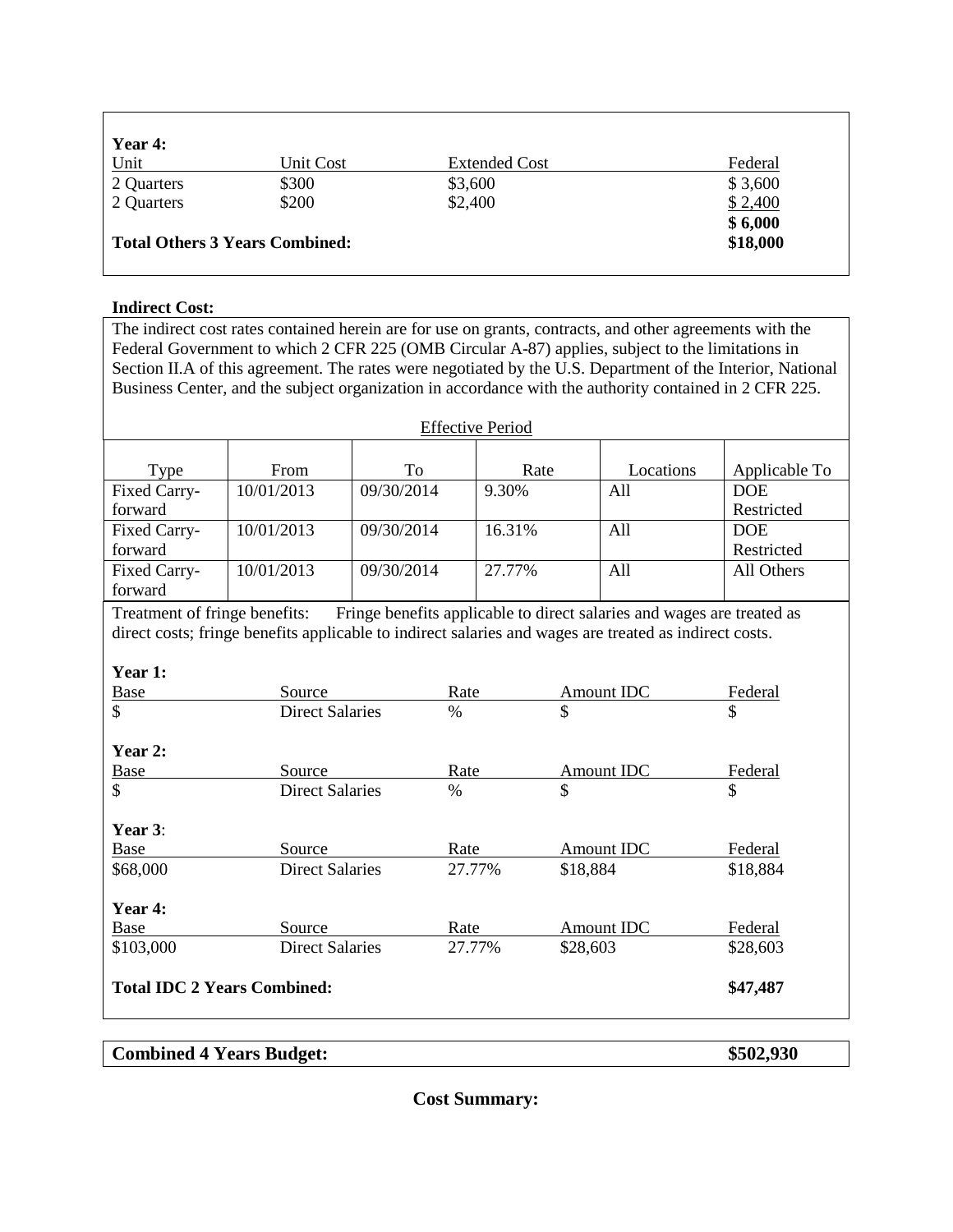| <b>Cost Category</b>  | <b>Federal Funds</b> | Non-Federal Funds |
|-----------------------|----------------------|-------------------|
| Personnel             | \$171,000            |                   |
| Fringe                | \$28,557             |                   |
| Supplies              | \$21,995             |                   |
| Contractual           | \$60,000             |                   |
| Travel                | \$155,891            |                   |
| Other                 | \$18,000             |                   |
| Equipment             | \$0                  |                   |
| <b>Indirect Costs</b> | \$47,487             |                   |
| Total                 | \$502,930            |                   |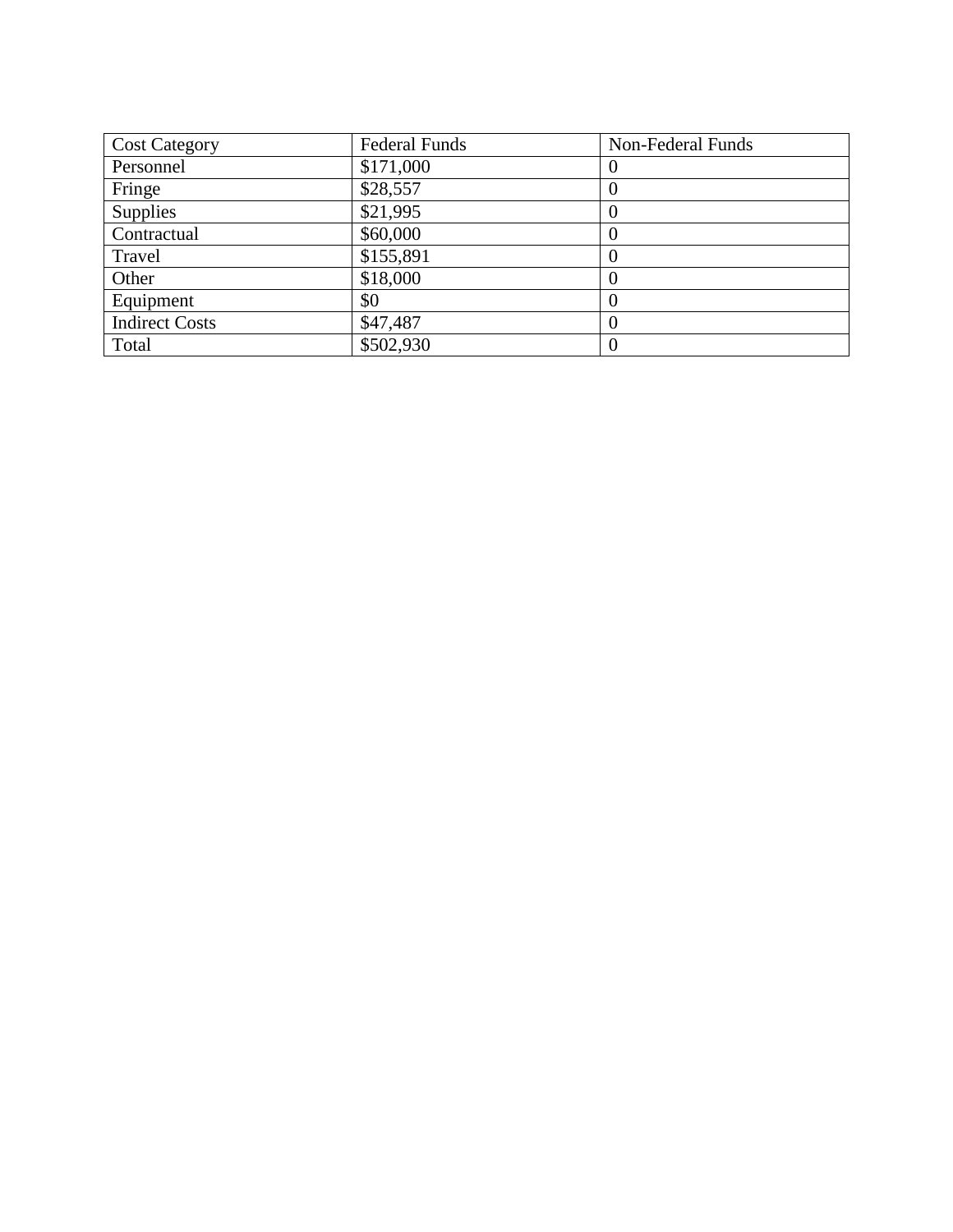## BUDGET INFORMATION - Non-Construction Programs OMB Number: 4040-0006

# Expiration Date: 06/3012014

|                                            | SECTION A - BUDGET SUMMARY                       |                                    |                          |                              |                    |                                        |  |  |  |  |  |  |  |  |
|--------------------------------------------|--------------------------------------------------|------------------------------------|--------------------------|------------------------------|--------------------|----------------------------------------|--|--|--|--|--|--|--|--|
| <b>Grant Program</b><br><b>Function or</b> | <b>Catalog of Federal</b><br>Domestic Assistance | <b>Estimated Unobligated Funds</b> |                          | <b>New or Revised Budget</b> |                    |                                        |  |  |  |  |  |  |  |  |
| <b>Activity</b><br>(a)                     | Number<br>(b)                                    | Federal<br>(c)                     | Non-Federal<br>(d)       | Federal<br>(e)               | Non-Federal<br>(f) | Total<br>(g)                           |  |  |  |  |  |  |  |  |
| 1. SLIGP/FirstNet                          | 11.549                                           | \$                                 | \$                       | $502,930.00$ \$<br>S         | $0.00$ \$          | 502,930.00                             |  |  |  |  |  |  |  |  |
| 2.                                         |                                                  |                                    |                          |                              |                    |                                        |  |  |  |  |  |  |  |  |
| 3.                                         |                                                  |                                    |                          |                              |                    |                                        |  |  |  |  |  |  |  |  |
| 4.                                         |                                                  |                                    |                          |                              |                    |                                        |  |  |  |  |  |  |  |  |
| <b>Totals</b><br>5.                        |                                                  | <sup>\$</sup>                      | $\vert \mathsf{s} \vert$ | ls.<br>$502,930.00$ \$       |                    | $\vert \mathsf{s} \vert$<br>502,930.00 |  |  |  |  |  |  |  |  |

Standard Form 424A (Rev. 7- 97)

Prescribed by OMB (Circular A -102) Page 1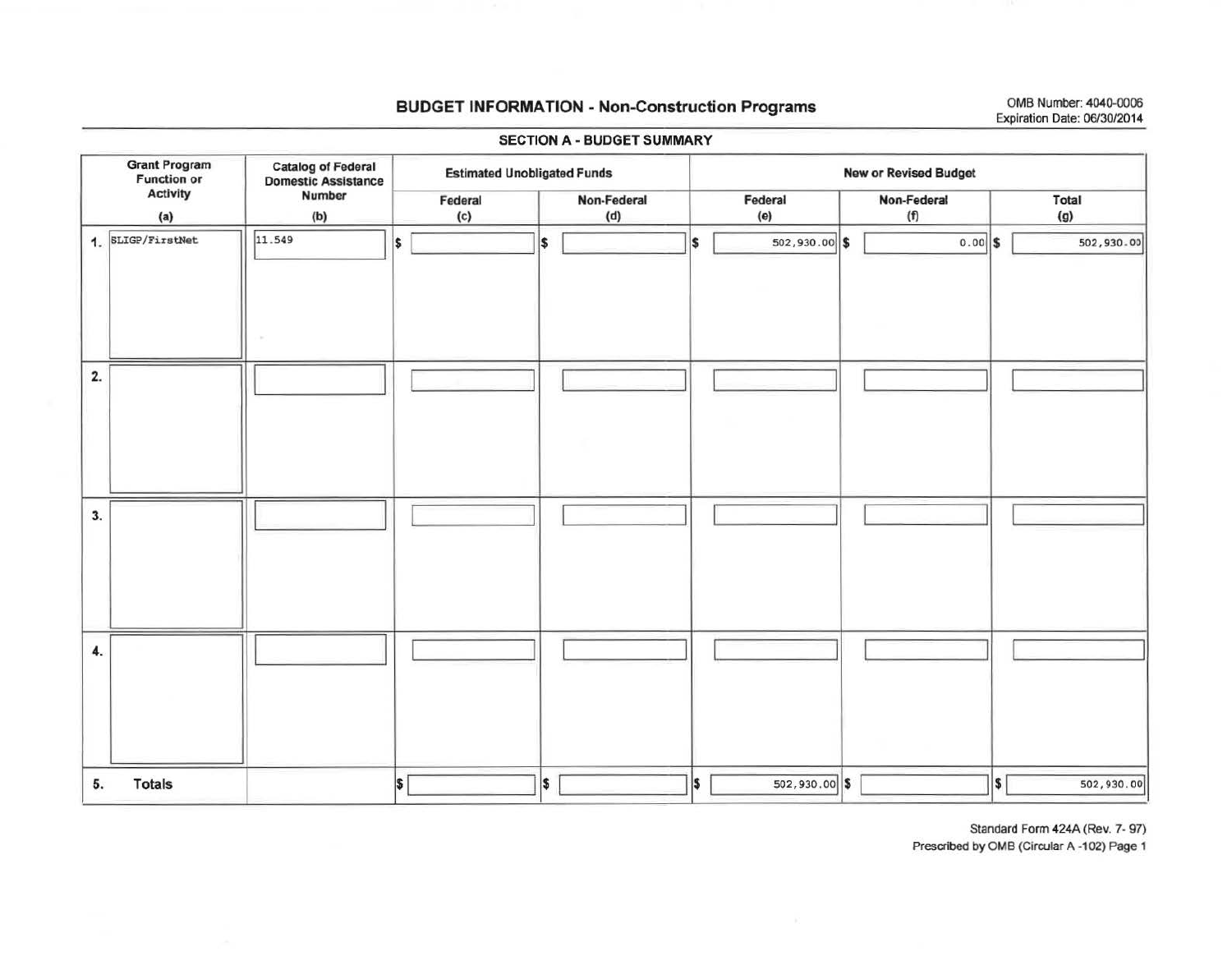#### SECTION B - BUDGET CATEGORIES

| <b>6. Object Class Categories</b>      |                        | Total    |     |     |                                        |
|----------------------------------------|------------------------|----------|-----|-----|----------------------------------------|
|                                        | (1)<br>SLIGP/FirstNet  | (2)      | (3) | (4) | (5)                                    |
| a. Personnel                           | 171,000.00 \$<br>I\$   |          | \$  | I\$ | 171,000.00<br>\$                       |
| b. Fringe Benefits                     | 28,557.00              |          |     |     | 28,557.00                              |
| c. Travel                              | 155,891.00             |          |     |     | 155,891.00                             |
| d. Equipment                           | 0.00                   |          |     |     |                                        |
| e. Supplies                            | 21,995.00              |          |     |     | 21,995.00                              |
| f. Contractual                         | 60,000.00              |          |     |     | 60,000.00                              |
| g. Construction                        | 0.00                   |          |     |     |                                        |
| h. Other                               | 18,000.00              |          |     |     | 18,000.00                              |
| i. Total Direct Charges (sum of 6a-6h) | 455,443.00             |          |     |     | $ \mathsf{s} $<br>455,443.00           |
| j. Indirect Charges                    | 47,487.00              |          |     |     | $\vert$<br>47,487.00                   |
| k. TOTALS (sum of 6i and 6j)           | $502, 930.00$ \$<br>\$ |          | \$  | I\$ | $\vert \mathsf{s} \vert$<br>502,930.00 |
| 7. Program Income                      | \$                     | <b>S</b> | \$  | \$  | $\vert \mathsf{s} \vert$               |

Prescribed by OMS (Circular A -102) Page 1A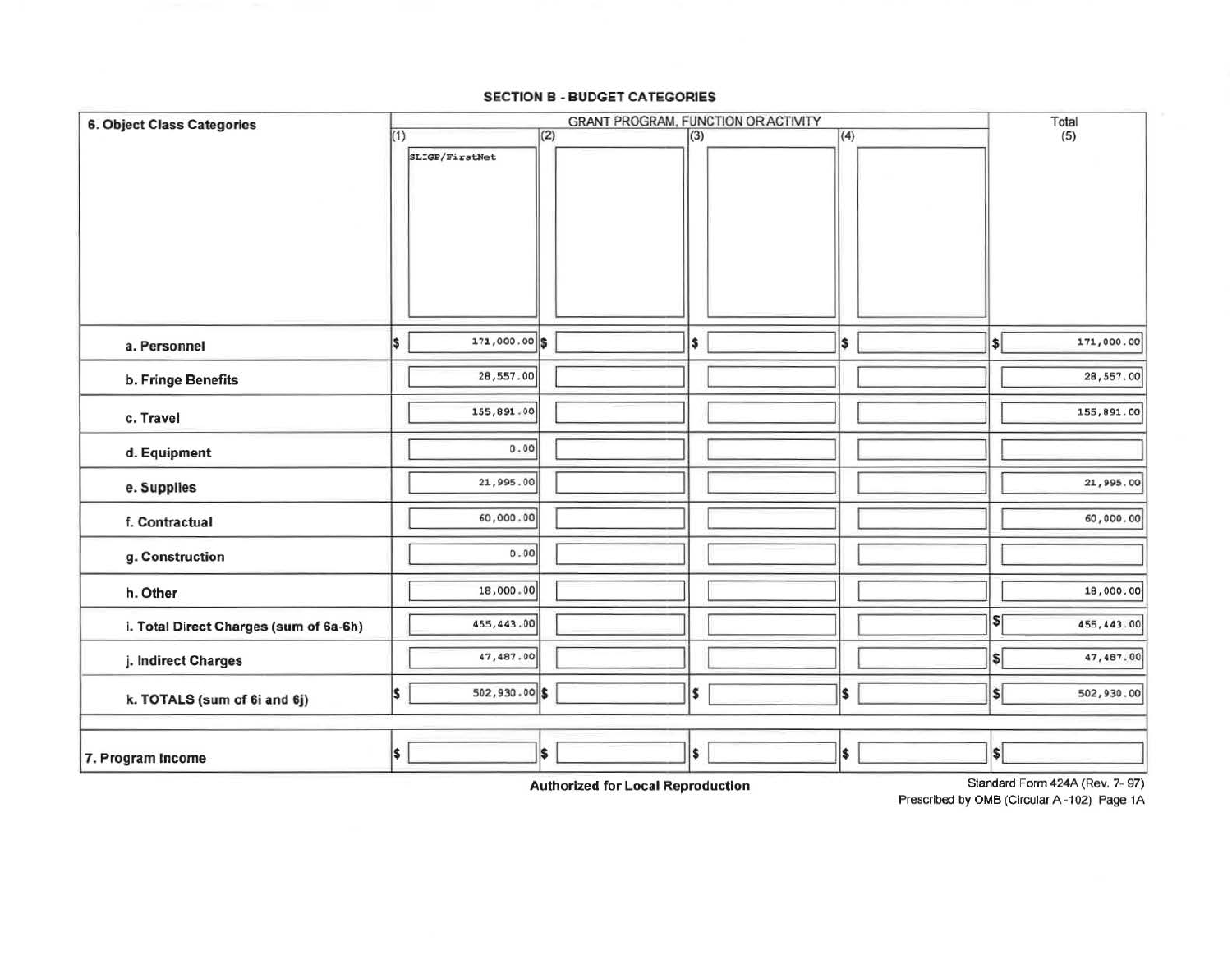|                                                                   |                                                                                 |                                          | SECTION C - NON-FEDERAL RESOURCES        |                  |                                |    |                   |          |             |  |  |
|-------------------------------------------------------------------|---------------------------------------------------------------------------------|------------------------------------------|------------------------------------------|------------------|--------------------------------|----|-------------------|----------|-------------|--|--|
| (a) Grant Program                                                 |                                                                                 | (b) Applicant                            |                                          |                  | (c) State                      |    | (d) Other Sources |          | (e)TOTALS   |  |  |
| SLIGP/FirstNet<br>8.                                              | IS.                                                                             |                                          |                                          |                  |                                |    |                   | \$       | 0.00        |  |  |
| 9.                                                                |                                                                                 |                                          |                                          |                  |                                |    |                   |          |             |  |  |
| 10.                                                               |                                                                                 |                                          |                                          |                  |                                |    |                   |          |             |  |  |
| 11.                                                               |                                                                                 |                                          |                                          |                  |                                |    |                   |          |             |  |  |
| 12. TOTAL (sum of lines 8-11)                                     |                                                                                 | \$                                       |                                          | l\$              |                                | \$ |                   | <b>S</b> |             |  |  |
|                                                                   |                                                                                 |                                          | <b>SECTION D - FORECASTED CASH NEEDS</b> |                  |                                |    |                   |          |             |  |  |
| 13. Federal                                                       | <b>Total for 1st Year</b>                                                       | \$                                       | 1st Quarter                              |                  | 2nd Quarter                    | s  | 3rd Quarter       | S        | 4th Quarter |  |  |
| 14. Non-Federal                                                   | \$                                                                              |                                          |                                          |                  |                                |    |                   |          |             |  |  |
| 15. TOTAL (sum of lines 13 and 14)                                | \$                                                                              | \$                                       |                                          | $\boldsymbol{s}$ |                                | s  |                   | \$       |             |  |  |
|                                                                   | SECTION E - BUDGET ESTIMATES OF FEDERAL FUNDS NEEDED FOR BALANCE OF THE PROJECT |                                          |                                          |                  |                                |    |                   |          |             |  |  |
| (a) Grant Program                                                 |                                                                                 | <b>FUTURE FUNDING PERIODS</b><br>(YEARS) |                                          |                  |                                |    |                   |          |             |  |  |
|                                                                   |                                                                                 |                                          | (b)First                                 |                  | (c) Second                     |    | (d) Third         |          | (e) Fourth  |  |  |
| SLIGP/FirstNet<br>16.                                             |                                                                                 | \$                                       |                                          | l\$              |                                | S. |                   | \$       |             |  |  |
| 17.                                                               |                                                                                 |                                          |                                          |                  |                                |    |                   |          |             |  |  |
| 18.                                                               |                                                                                 |                                          |                                          |                  |                                |    |                   |          |             |  |  |
| 19.                                                               |                                                                                 |                                          |                                          |                  |                                |    |                   |          |             |  |  |
| 20. TOTAL (sum of lines 16 - 19)                                  | \$                                                                              |                                          | S                                        |                  | \$                             |    | <b>S</b>          |          |             |  |  |
|                                                                   |                                                                                 |                                          | SECTION F - OTHER BUDGET INFORMATION     |                  |                                |    |                   |          |             |  |  |
| 21. Direct Charges: 6455,443                                      |                                                                                 |                                          |                                          |                  | 22. Indirect Charges: \$47,487 |    |                   |          |             |  |  |
| American Samoa does not have a match requirement.<br>23. Remarks: |                                                                                 |                                          |                                          |                  |                                |    |                   |          |             |  |  |

Authorized for Local Reproduction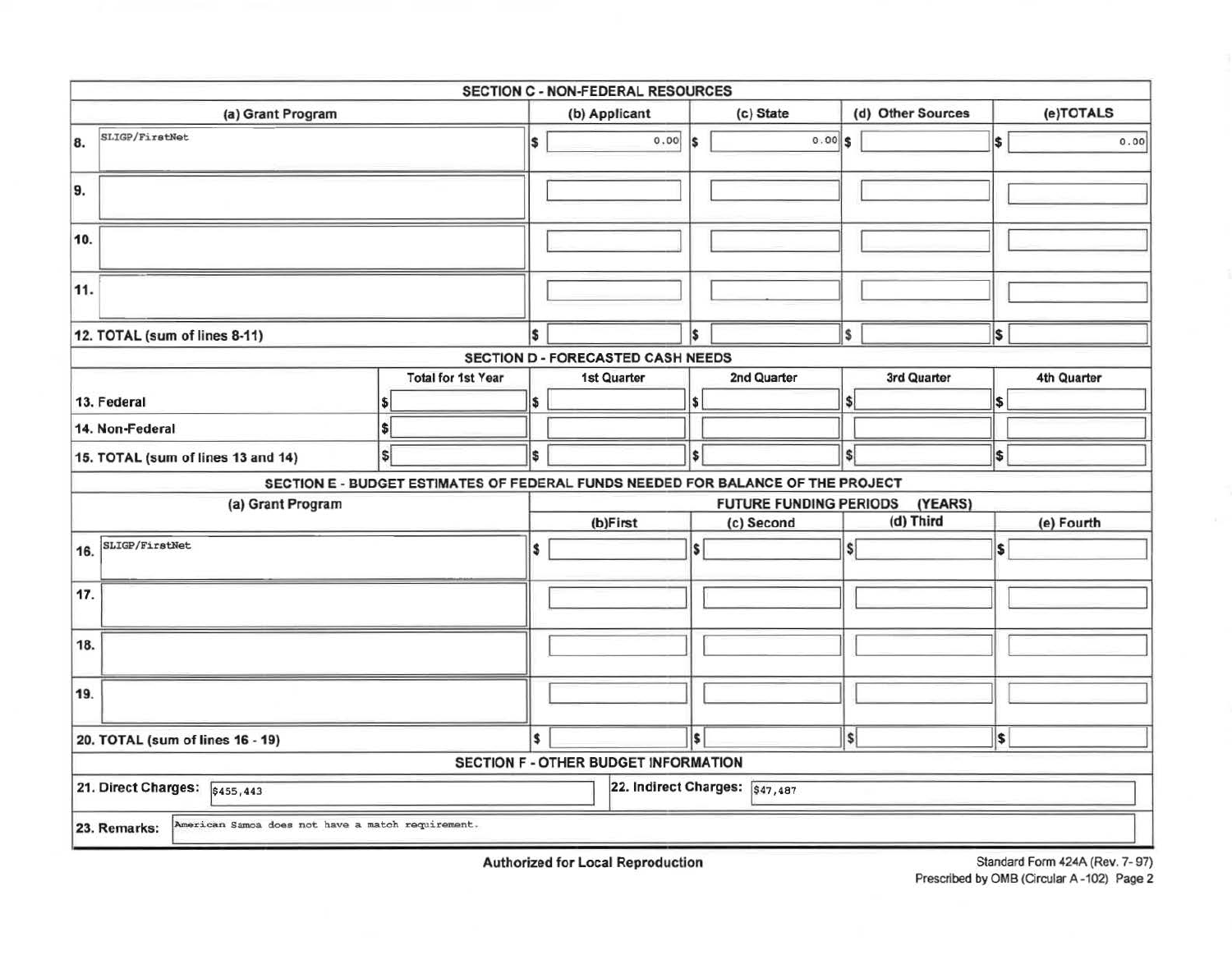**Recipient Name: American Samoa Department of Homeland Security**

 **MILESTONE CATEGORIES**

All projects must be completed within three years following the date of the issuance of the award.

Please use the table provided to indicate your anticipated number of activities you plan to complete each quarter for every year of your project. Year One begins July 1, 2013. Please include any data attributable to early (i.e., January - June 2013) in your baseline data for "Q1, Year 1."

Please also provide a brief description (100 words or less) of the primary activities involved in meeting each milestone (a single description should be provided for each milestone, covering all quarters in years one throu Please write "N/A" if your project does not include an activity. If necessary, please insert additional milestones at the bottom of the chart.

|                                                                              |                                                                                   |                | <b>Quarter Ending</b> |           |           |                 |           |           |           |                 |                 |                 |                 |            |           |
|------------------------------------------------------------------------------|-----------------------------------------------------------------------------------|----------------|-----------------------|-----------|-----------|-----------------|-----------|-----------|-----------|-----------------|-----------------|-----------------|-----------------|------------|-----------|
|                                                                              |                                                                                   |                |                       |           |           |                 |           |           |           |                 |                 |                 |                 |            |           |
| <b>MILESTONE ACTIVITY CATEGORIES</b>                                         | <b>Description of Activity</b>                                                    | <b>TOTAL</b>   | $Q1 - 7$              | Q8        | Q9        | Q <sub>10</sub> | Q11       | Q12       | Q13       | Q <sub>14</sub> | Q <sub>15</sub> | Q <sub>16</sub> | Q <sub>17</sub> | Q18        | Q19       |
|                                                                              |                                                                                   |                |                       |           |           |                 |           |           |           |                 |                 |                 |                 |            |           |
|                                                                              |                                                                                   |                | 9/30/2013-            |           |           |                 |           |           |           |                 |                 |                 |                 |            |           |
|                                                                              | Meetings with stakeholders for education                                          |                | 3/31/2015             | 6/30/2015 | 9/30/2015 | 12/31/2015      | 3/31/2016 | 6/30/2016 | 9/30/2016 | 12/31/2016      | 3/31/2017       | 6/30/2017       | 9/30/2017       | 12/31/2017 | 3/31/2018 |
| Stakeholder Meetings (Twenty-five (25) and outreach purposes informing local |                                                                                   |                |                       |           |           |                 |           |           |           |                 |                 |                 |                 |            |           |
| individuals were reached during                                              | jurisdiction representatives about SLIGP and                                      |                |                       |           |           |                 |           |           |           |                 |                 |                 |                 |            |           |
| scheduled stakeholder meetings)                                              | NPSBN.                                                                            | 327            | 25                    |           | 27        | 28              | 27        | 28        | 27        | 28              | 27              | 28              | 27              | 28         | 27        |
|                                                                              | Sent 11 individuals who attended 3 separate                                       |                |                       |           |           |                 |           |           |           |                 |                 |                 |                 |            |           |
|                                                                              | regional broadband conferences, plan to                                           |                |                       |           |           |                 |           |           |           |                 |                 |                 |                 |            |           |
| Broadband Conferences (Eleven (11)                                           | send 4 SLIGP-funded staff to attend future                                        |                |                       |           |           |                 |           |           |           |                 |                 |                 |                 |            |           |
|                                                                              | individuals were sent to attend 3 separate scheduled broadband conferences during |                |                       |           |           |                 |           |           |           |                 |                 |                 |                 |            |           |
| regional third-party hosted broadband                                        | the remaining extended period of                                                  |                |                       |           |           |                 |           |           |           |                 |                 |                 |                 |            |           |
| conferences)                                                                 | performance.                                                                      | 27             | 17                    |           |           |                 |           |           |           |                 |                 |                 |                 |            |           |
| Staff Hires (Full Time Equivalent)                                           | Hired 3 and plan to hire 1 additional staff.                                      |                |                       |           |           |                 |           |           |           |                 |                 |                 |                 |            |           |
|                                                                              | Plan to hire Phase 2 SLIGP/FirstNet                                               |                |                       |           |           |                 |           |           |           |                 |                 |                 |                 |            |           |
| . Contract Executions                                                        | Consultant support contractor before Q12.                                         | $\overline{2}$ |                       |           |           |                 |           |           |           |                 |                 |                 |                 |            |           |
|                                                                              | Meetings of the governance body including                                         |                |                       |           |           |                 |           |           |           |                 |                 |                 |                 |            |           |
| 5. Governance Meetings                                                       | working group representatives.                                                    | 112            | 13                    |           |           |                 |           |           |           |                 |                 |                 |                 |            |           |
|                                                                              | Plan to produce and distribute copies of                                          |                |                       |           |           |                 |           |           |           |                 |                 |                 |                 |            |           |
|                                                                              | FirstNet information fliers during meetings                                       |                |                       |           |           |                 |           |           |           |                 |                 |                 |                 |            |           |
|                                                                              | with local jurisdiction and various public                                        |                |                       |           |           |                 |           |           |           |                 |                 |                 |                 |            |           |
| 6. Education and Outreach Materials                                          | safety entities.                                                                  | 6000           |                       |           | 600       | 600             | 600       | 600       | 600       | 600             | 600             | 600             | 600             | 600        |           |
| 7. Subrecipient Agreements Executed                                          | "N/A"                                                                             | $\Omega$       |                       |           |           |                 |           |           |           |                 |                 |                 |                 |            |           |
|                                                                              | Identify desired coverage within American                                         |                |                       |           |           |                 |           |           |           |                 |                 |                 |                 |            |           |
| 8. Phase 2 - Coverage                                                        | Samoa and proposed build-out phases                                               | N/A            |                       |           |           | 0 Stage 1       | Stage 2   | Stage 2   | Stage 3   | Stage 4         | Stage 5         | Stage 5         | Stage 5         | Stage 6    |           |
| 9. Phase 2 - Users and their Operational                                     | Gather informa ion on local potential user                                        |                |                       |           |           |                 |           |           |           |                 |                 |                 |                 |            |           |
| Areas                                                                        | base and their operational areas                                                  | N/A            |                       |           |           | 0 Stage 1       | Stage 2   | Stage 2   | Stage 3   | Stage 4         | Stage 5         | Stage 5         | Stage 5         | Stage 6    |           |
|                                                                              |                                                                                   |                |                       |           |           |                 |           |           |           |                 |                 |                 |                 |            |           |
|                                                                              |                                                                                   |                |                       |           |           |                 |           |           |           |                 |                 |                 |                 |            |           |
|                                                                              | Estimate current local data usage and                                             |                |                       |           |           |                 |           |           |           |                 |                 |                 |                 |            |           |
| 10. Phase 2- Capacity Planning                                               | projected data usage on FirstNet                                                  | N/A            |                       |           |           | 0 Stage 1       | Stage 2   | Stage 2   | Stage 3   | Stage 4         | Stage 5         | Stage 5         | Stage 5         | Stage 6    |           |
|                                                                              | Identify current local service providers and                                      |                |                       |           |           |                 |           |           |           |                 |                 |                 |                 |            |           |
| 11. Phase 2 - Current                                                        | plans, procurement vehicles and barriers to                                       |                |                       |           |           |                 |           |           |           |                 |                 |                 |                 |            |           |
| Providers/Procurement                                                        | adoption                                                                          | N/A            |                       |           |           | 0 Stage 1       | Stage 2   | Stage 2   | Stage 3   | Stage 4         | Stage 5         | Stage 5         | Stage 5         | Stage 6    |           |
|                                                                              | Document the process for American                                                 |                |                       |           |           |                 |           |           |           |                 |                 |                 |                 |            |           |
|                                                                              | Samoa's state plan review and decision                                            |                |                       |           |           |                 |           |           |           |                 |                 |                 |                 |            |           |
| 12. Phase 2 - State Plan Decision                                            | making                                                                            | N/A            |                       |           |           | 0 Stage 1       | Stage 2   | Stage 2   | Stage 3   | Stage 4         | Stage 5         | Stage 5         | Stage 5         | Stage 6    |           |

According to the Paperwork Reduction Act, as amended, no persons are required to respond to a collection of information unless it displays a valid OMB Control Number. The valid OMB control number for this information colle information is estimated to average 3 hours per response, including time for reviewing instructions, searching existing data sources, gathering and maintaining the data needed, and completing and reviewing the collection o information, including suggestions for reducing this burden, to Michael Dame, Director, State and Local Implementation Grant Program, Office of Public Safety Communications, National Telecommunications and Information Admi 7324, Washington, D.C. 20230.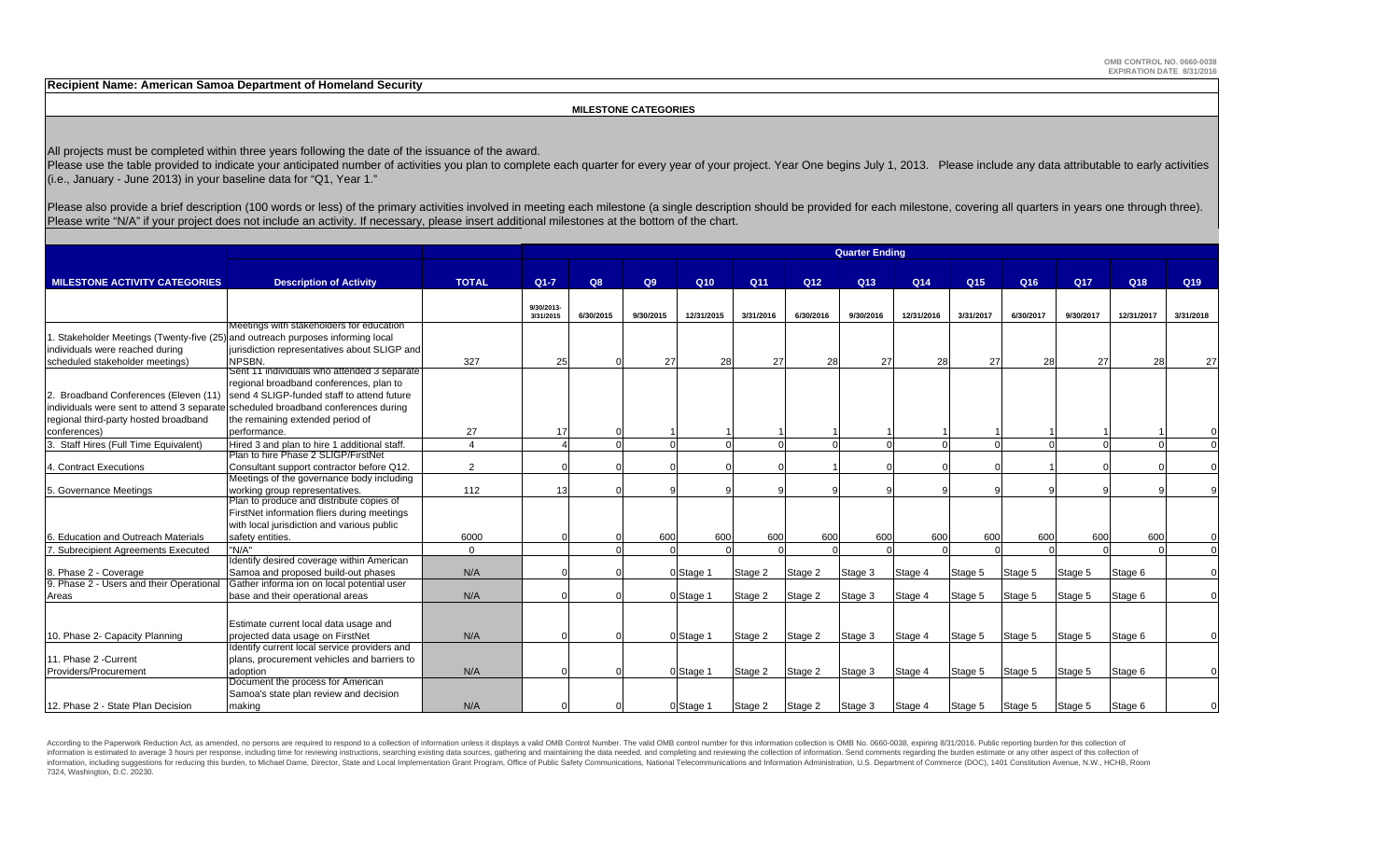**Recipient Name: American Samoa Department of Homeland Security**

#### **Cost Class Category Federal Expenditures**

The completion of your project budget (federal funds) should be reported in the quarter you are anticipating expending the funds. Year One begins July 1, 2013. Please include any data attributable to early activities (i.e. baseline data for "Q1, Year 1."

| <b>Quarterly Cost Category</b>      | <b>TOTAL</b>   |                   |                                                                 |           |                 |                                                                   |                      | <b>Quarter Ending</b>                                                                                                                                                         |                          |                     |                     |               |                                                            |                                                         |
|-------------------------------------|----------------|-------------------|-----------------------------------------------------------------|-----------|-----------------|-------------------------------------------------------------------|----------------------|-------------------------------------------------------------------------------------------------------------------------------------------------------------------------------|--------------------------|---------------------|---------------------|---------------|------------------------------------------------------------|---------------------------------------------------------|
| <b>Expenditures</b>                 | <b>FEDERAL</b> | $Q1-7$            | Q8                                                              | Q9        | Q <sub>10</sub> | Q11                                                               | Q <sub>12</sub>      | Q <sub>13</sub>                                                                                                                                                               | Q14                      | Q <sub>15</sub>     | Q16                 | Q17           | Q18                                                        | Q19                                                     |
|                                     |                |                   |                                                                 |           |                 |                                                                   |                      |                                                                                                                                                                               |                          |                     |                     |               |                                                            |                                                         |
|                                     |                | 9/30/2013-3/31/15 | 6/30/2015                                                       | 9/30/2015 | 12/31/2015      | 3/31/2016                                                         | 6/30/2016            | 9/30/2016                                                                                                                                                                     | 12/31/2016               | 3/31/2017           | 6/30/2017           | 9/30/2017     | 12/31/2017                                                 | 3/31/2018                                               |
| a. Personnel                        | \$171,000.00   |                   |                                                                 |           |                 | 33,772.74   \$33,773.00   \$33,774.00   \$33,775.00   \$33,776.00 | . SI<br>33,777.00 \$ |                                                                                                                                                                               | 33,778.00   \$ 33,779.00 | \$33,780.00         | \$                  |               |                                                            | 33,781.00   \$ 33,782.00   \$ 35,878.00   \$ 171,000.00 |
| b. Fringe Benefits                  | \$28,557.00    |                   | $5,243.31$   \$ $5,244.00$   \$ $5,245.00$   \$ $5,246.00$   \$ |           |                 | 5,247.00                                                          | 5,248.00             | $5,249.00$ \$                                                                                                                                                                 | 5,250.00                 | 5,251.00<br>-S      | 5,252.00            | $5,253.00$ \$ |                                                            | 5,254.00   \$ 28,557.00                                 |
| c. Travel                           | \$155,891.00   |                   |                                                                 |           |                 |                                                                   |                      | $54.145.71$ \$54.146.00 \$54.147.00 \$54.148.00 \$54.149.00 \$54.150.00 \$54.151.00 \$54.152.00 \$54.153.00                                                                   |                          |                     |                     |               | $$54,154.00 \;   \; $54,155.00 \;   \; $54,156.00 \;   \;$ | \$155,891.00                                            |
| d. Equipment                        | \$0.00         |                   |                                                                 |           |                 |                                                                   |                      |                                                                                                                                                                               |                          |                     |                     |               |                                                            |                                                         |
| e. Supplies                         | \$21,995.00    |                   |                                                                 |           |                 |                                                                   |                      | $2,375.00$ $\sqrt{5}$                                                                                                                                                         | 4,750.00                 | 4,751.00<br>- \$    | 4,752.00            | $4,753.00$ \$ |                                                            | 4,754.00   \$21,995.00                                  |
| f. Contractual                      | \$60,000.00    |                   |                                                                 |           |                 |                                                                   |                      | 7.500.00 \$                                                                                                                                                                   | 7.500.00                 | - \$<br>7.500.00    |                     |               |                                                            | 7,500.00   \$ 15,000.00   \$ 15,000.00   \$ 60,000.00   |
| g. Construction                     | \$0.00         |                   |                                                                 |           |                 |                                                                   |                      |                                                                                                                                                                               |                          |                     |                     |               |                                                            |                                                         |
| h. Other                            | \$18,000.00    |                   |                                                                 |           |                 |                                                                   |                      | $2,000.00$ \$                                                                                                                                                                 | 2.000.00                 | \$<br>$2,000.00$ \$ | $4,000.00$ \$       | 4,000.00 \$   |                                                            | 4,000.00   \$ 18,000.00                                 |
| . Total Direct Charges (sum of a-h) | \$455,443.00   |                   |                                                                 |           |                 |                                                                   |                      | 93,163.00 \$93,166.00 \$93,166.00 \$93,169.00 \$93,172.00 \$93,175.00 \$105,053.00 \$107,431.00 \$107,435.00 \$109,439.00 \$116,943.00 \$118,943.00 \$119,042.00 \$455,443.00 |                          |                     |                     |               |                                                            |                                                         |
| . Indirect Charges                  | \$47.487.00    |                   | $4,707.45$   \$ $4,750.00$   \$ $4,751.00$   \$ $4,752.00$   \$ |           |                 | $4,753.00$ \$                                                     | 4.754.00 \$          | 4,755.00 \$                                                                                                                                                                   | 4,756.00                 | \$<br>4,757.00      | 4,758.00 \$<br>- \$ | 4,759.00 \$   |                                                            | 4,760.00 \$47,487.00                                    |
| k. TOTAL (sum i and j)              | \$502,930.00   |                   |                                                                 |           |                 |                                                                   |                      | 97,869.21 \$97,913.00 \$97,917.00 \$97,921.00 \$97,925.00 \$97,929.00 \$109,808.00 \$112,187.00 \$112,192.00 \$114,197.00 \$121,702.00 \$123,802.00 \$502,930.00              |                          |                     |                     |               |                                                            |                                                         |

#### **Cost Class Category Non-Federal Expenditures**

The completion of your project budget (non-federal, matching funds) should be reported in the quarter you are anticipating expending the funds. Year One begins July 1, 2013. Please include any data attributable to early ac in your baseline data for "Q1, Year 1."

| <b>Quarterly Cost Category</b>       | <b>TOTAL</b>       |                     | <b>Quarter Ending</b> |           |            |           |           |                          |                |                 |           |            |            |           |
|--------------------------------------|--------------------|---------------------|-----------------------|-----------|------------|-----------|-----------|--------------------------|----------------|-----------------|-----------|------------|------------|-----------|
| <b>Expenditures</b>                  | <b>NON-FEDERAL</b> | $Q1-7$              | Q8                    | Q9        | Q10        | Q11       | Q12       | Q13                      | Q14            | Q <sub>15</sub> | Q16       | <b>Q17</b> | Q18        | Q19       |
|                                      |                    |                     |                       |           |            |           |           |                          |                |                 |           |            |            |           |
|                                      |                    | 9/30/2013-3/31/2015 | 6/30/2015             | 9/30/2015 | 12/31/2015 | 3/31/2016 | 6/30/2016 | 9/30/2016                | 12/31/2016     | 3/31/2017       | 6/30/2017 | 9/30/2017  | 12/31/2017 | 3/31/2018 |
| a. Personnel                         | \$0.00             |                     |                       |           |            |           |           |                          |                |                 |           |            |            |           |
| b. Fringe Benefits                   | \$0.00             |                     |                       |           |            |           |           |                          |                |                 |           |            |            |           |
| c. Travel                            | \$0.00             |                     |                       |           |            |           |           |                          |                |                 |           |            |            |           |
| d. Equipment                         | \$0.00             |                     |                       |           |            |           |           |                          |                |                 |           |            |            |           |
| e. Supplies                          | \$0.00             |                     |                       |           |            |           |           |                          |                |                 |           |            |            |           |
| f. Contractual                       | \$0.00             |                     |                       |           |            |           |           |                          |                |                 |           |            |            |           |
| g. Construction                      | \$0.00             |                     |                       |           |            |           |           |                          |                |                 |           |            |            |           |
| h. Other                             | \$0.00             |                     |                       |           |            |           |           |                          |                |                 |           |            |            |           |
| i. Total Direct Charges (sum of a-h) | \$0.00             |                     |                       |           |            |           |           |                          | $\blacksquare$ |                 |           | ۰.         |            |           |
| j. Indirect Charges                  | \$0.00             |                     |                       |           |            |           |           |                          |                |                 |           |            |            |           |
| k. TOTAL (sum i and j)               | \$0.00             | - 35                |                       |           | $\sim$     |           |           | $\overline{\phantom{0}}$ | $\blacksquare$ | $\sim$          |           | . უ        | <b>COL</b> | $\sim$    |

According to the Paperwork Reduction Act, as amended, no persons are required to respond to a collection of information unless it displays a valid OMB Control Number. The valid OMB control number for this information colle is estimated to average 3 hours per response, including time for reviewing instructions, searching existing data sources, gathering and maintaining the data needed, and completing and reviewing the collection of informatio including suggestions for reducing this burden, to Michael Dame, Director, State and Local Implementation Grant Program, Office of Public Safety Communications, National Telecommunications and Information Administration, U Washington, D.C. 20230.